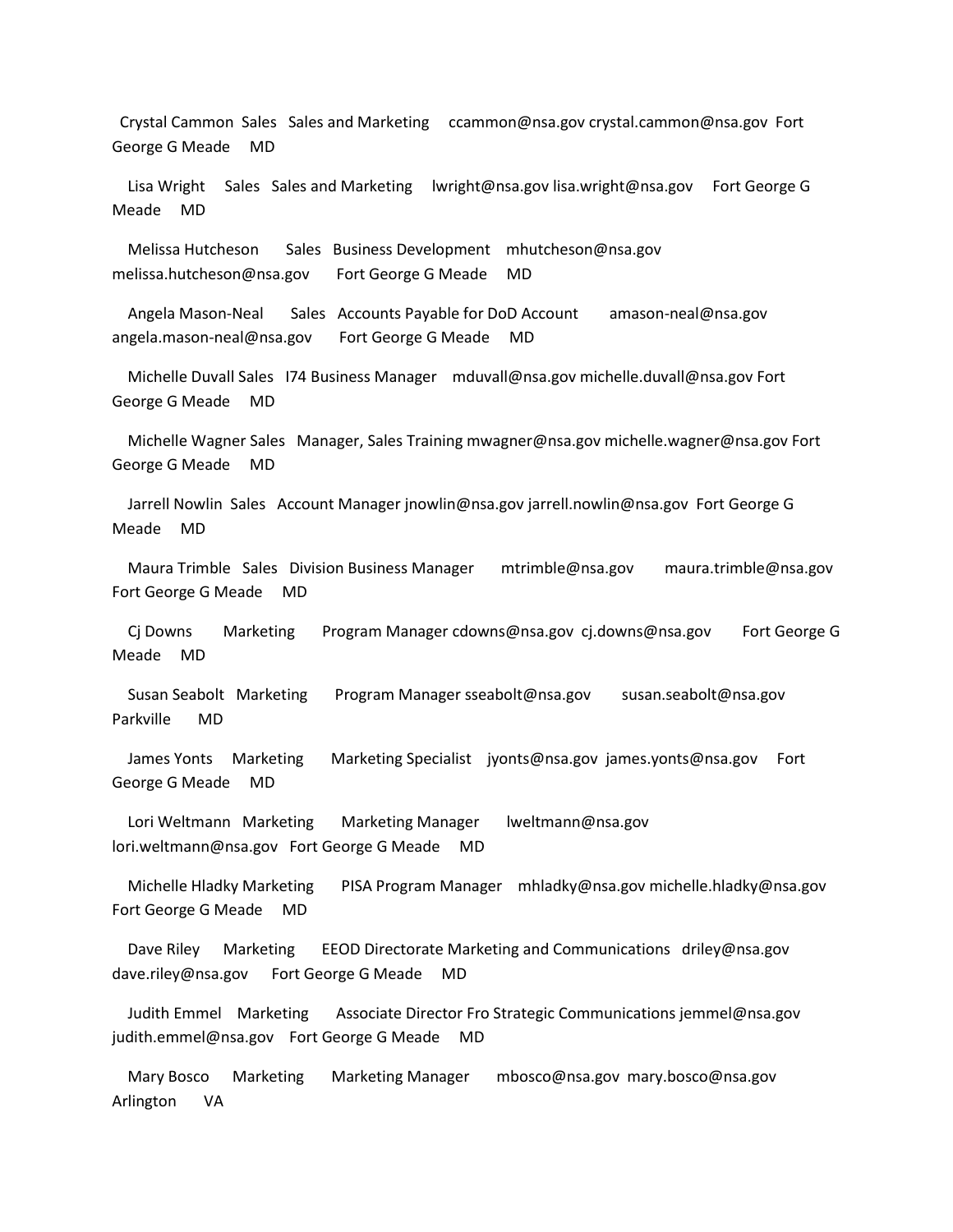| Leslie Hartman Finance & Administration<br>Administrator/Developer lhartman@nsa.gov<br>leslie.hartman@nsa.gov Yakima WA                                                              |
|--------------------------------------------------------------------------------------------------------------------------------------------------------------------------------------|
| Frank Woodus Finance & Administration<br>Network Administrator fwoodus@nsa.gov<br>frank.woodus@nsa.gov<br>Hanover MD                                                                 |
| Finance & Administration<br><b>Bob Palmer</b><br>Network Administrator bpalmer@nsa.gov<br>bob.palmer@nsa.gov<br>Hanover MD                                                           |
| Finance & Administration<br>Sandra Lehr<br>Chief System Security Policy Program<br>slehr@nsa.gov<br><b>MD</b><br>sandra.lehr@nsa.gov Fort George G Meade                             |
| Kevin Johnson Finance & Administration<br>Deputy Chief, AB2<br>kjohnson@nsa.gov<br><b>MD</b><br>kevin.johnson@nsa.gov Fort George G Meade                                            |
| Suzanne Bortle Finance & Administration<br>Program Manager sbortle@nsa.gov<br>suzanne.bortle@nsa.gov Pasadena<br><b>MD</b>                                                           |
| Finance & Administration<br>Program Manager tviola@nsa.gov tonya.viola@nsa.gov<br>Tonya Viola<br>Fort George G Meade<br>MD                                                           |
| <b>Mathematics Recruiter Office of Recruitment</b><br>Doreen Stuchinsky<br>Finance & Administration<br>dstuchinsky@nsa.gov<br>doreen.stuchinsky@nsa.gov<br>Fort George G Meade<br>MD |
| Marian Roche Finance & Administration<br>Program Manager mroche@nsa.gov<br><b>MD</b><br>marian.roche@nsa.gov Fort George G Meade                                                     |
| Vera Jennings Finance & Administration<br>Program Manager vjennings@nsa.gov<br>MD<br>vera.jennings@nsa.gov Fort George G Meade                                                       |
| Marti Aguero-Chavez Finance & Administration<br><b>Stokes Program Recruiter</b><br>maguero-<br>chavez@nsa.gov martiaguero-chavez@nsa.gov Fort George G Meade<br>MD                   |
| Finance & Administration<br>Nilsa Cruz<br>Network Administrator ncruz@nsa.gov<br>nilsa.cruz@nsa.gov<br><b>MD</b><br>Fort George G Meade                                              |
| Debbi Stoner Finance & Administration<br>Corporate Travel Policy dstoner@nsa.gov<br>debbi.stoner@nsa.gov Fort George G Meade<br><b>MD</b>                                            |
| Gina Roy<br>Finance & Administration<br>Accountant<br>groy@nsa.gov gina.roy@nsa.gov<br>Fort<br>George G Meade<br>MD                                                                  |
| Heather McColl Finance & Administration<br><b>Office of Small Business Programs</b><br>hmccoll@nsa.gov<br>heather.mccoll@nsa.gov Fort George G Meade<br><b>MD</b>                    |
| Donna Wilkins Finance & Administration<br>Safety Program Manager dwilkins@nsa.gov<br>donna.wilkins@nsa.gov Fort George G Meade<br>MD                                                 |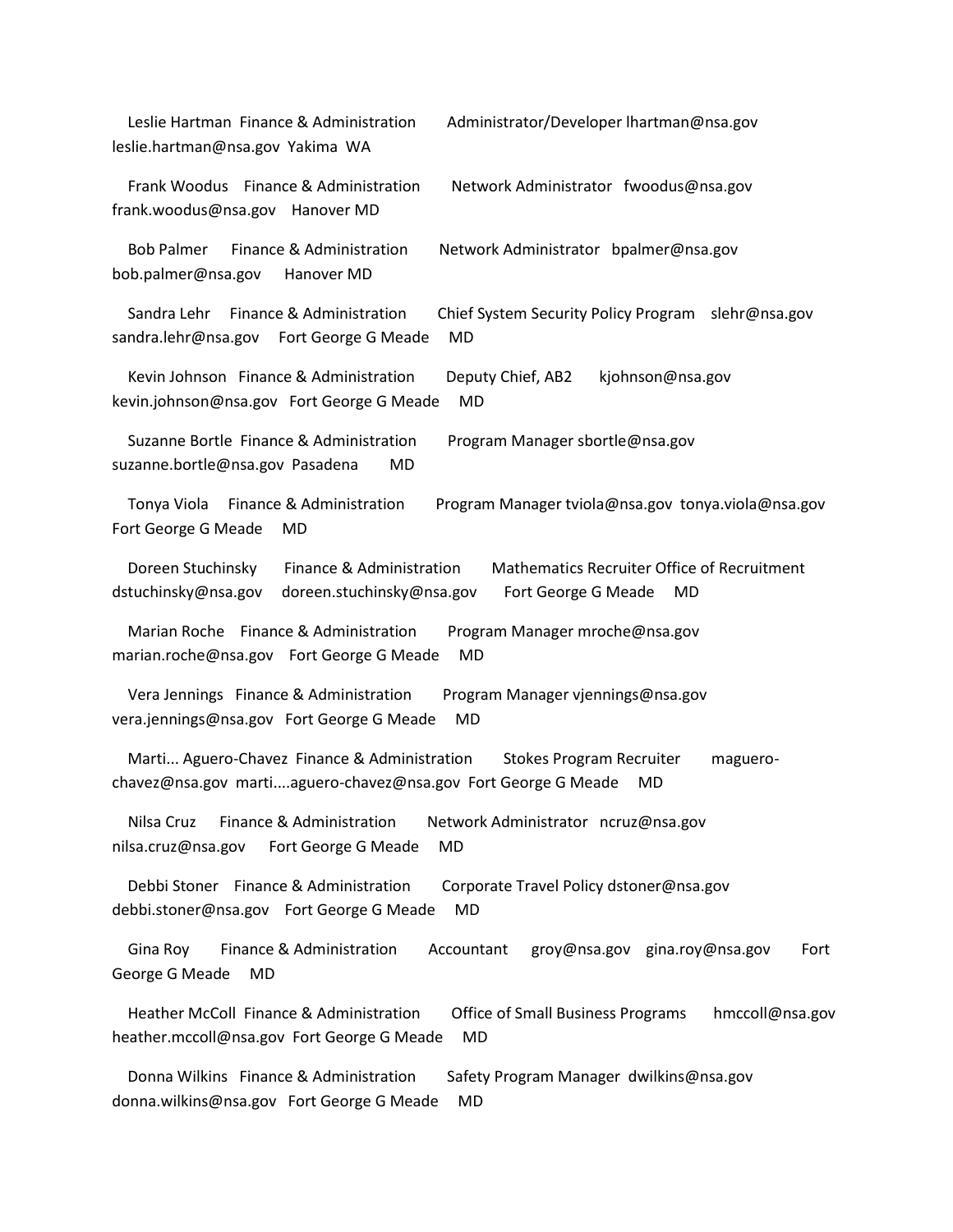Lisa Wright Finance & Administration Outreach Program Manager lwright@nsa.gov lisa.wright@nsa.gov Fort George G Meade MD

Latanya Jackson Finance & Administration Program/Project Management ljackson@nsa.gov latanya.jackson@nsa.gov Fort George G Meade MD

 Eileen Wingard Finance & Administration Purchaser ewingard@nsa.gov eileen.wingard@nsa.gov Severn MD

 Catherine Aubrey Finance & Administration Procurement Analyst caubrey@nsa.gov catherine.aubrey@nsa.gov Fort George G Meade MD

 Liz Lassen Finance & Administration Budget Analyst llassen@nsa.gov liz.lassen@nsa.gov Fort George G Meade MD

 Jim Plews Finance & Administration Accounting jplews@nsa.gov jim.plews@nsa.gov Fort George G Meade MD

SarahE Davis Finance & Administration Civ, MS, Contracting Specialist sdavis@nsa.gov sarahe.davis@nsa.gov Fort George G Meade MD

Anna Kennedy Finance & Administration Purchaser akennedy@nsa.gov anna.kennedy@nsa.gov Fort George G Meade MD

 David Moore Finance & Administration Technical Director-Office of NSA/CSS Senior Intelligence Aut... dmoore@nsa.gov david.moore@nsa.gov Fort George G Meade MD

 James Jarosinski Finance & Administration Strategic Planner jjarosinski@nsa.gov james.jarosinski@nsa.gov Millersville MD

Phyllis Morris Finance & Administration Contracting Officer pmorris@nsa.gov phyllis.morris@nsa.gov Catonsville MD

 Laura Burdick Finance & Administration Vice President lburdick@nsa.gov laura.burdick@nsa.gov Fort George G Meade MD

 Daniel Hrechun Finance & Administration President dhrechun@nsa.gov daniel.hrechun@nsa.gov Fort George G Meade MD

 David Frederick Finance & Administration Director Community Elint Management Office CEMO dfrederick@nsa.gov david.frederick@nsa.gov Fort George G Meade MD

 Michelle Piczak Finance & Administration Contracting Specialist mpiczak@nsa.gov michelle.piczak@nsa.gov Fort George G Meade MD

Karen Bolden Finance & Administration Budget Analyst kbolden@nsa.gov karen.bolden@nsa.gov Fort George G Meade MD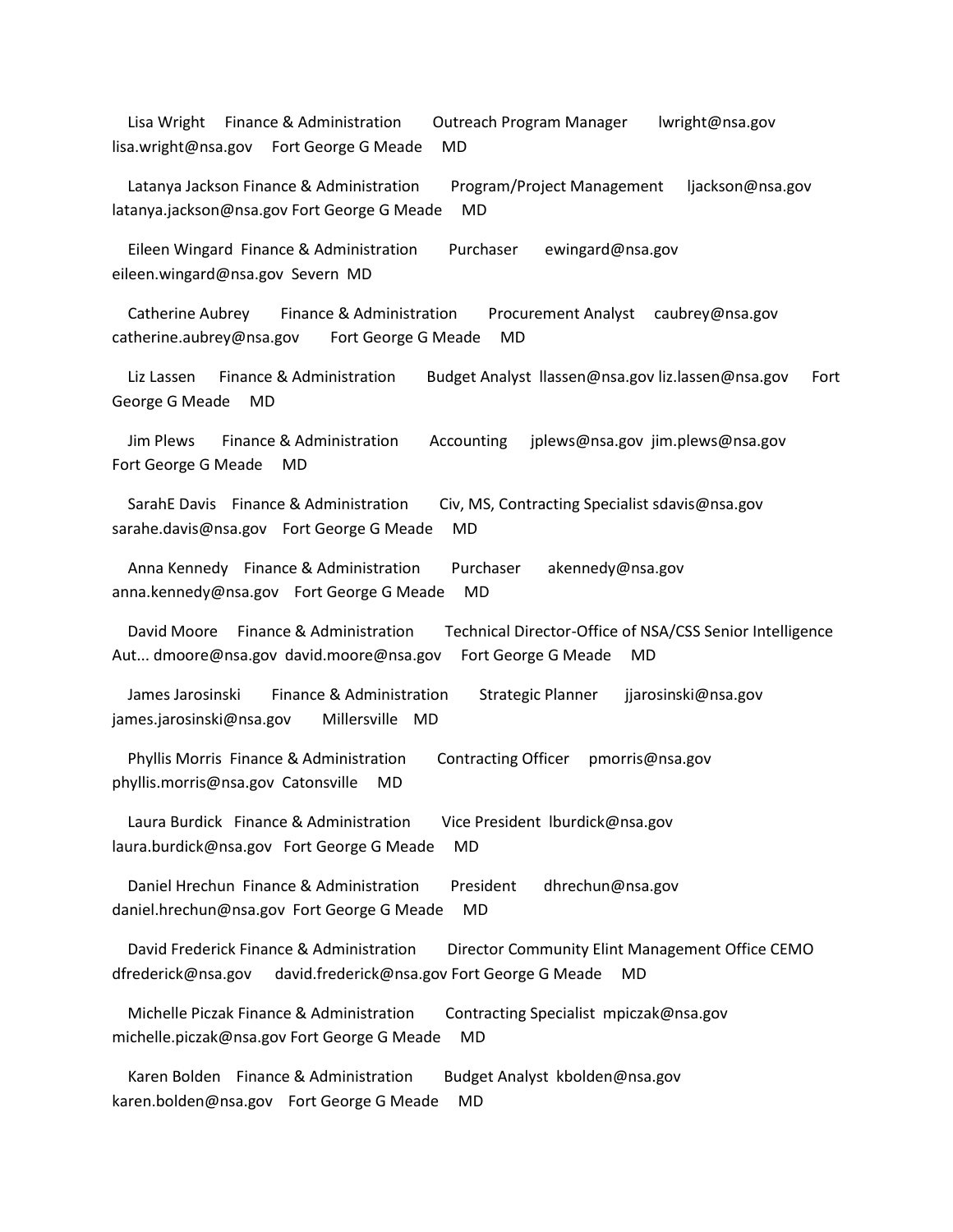Pamela Porter Finance & Administration Director, Office of Small Business Programs pporter@nsa.gov pamela.porter@nsa.gov Fort George G Meade MD

 Christopher Bryant Finance & Administration Purchasing Agent cbryant@nsa.gov christopher.bryant@nsa.gov Fort George G Meade MD

 Diane Lapoma Finance & Administration Deputy Office Chief dlapoma@nsa.gov diane.lapoma@nsa.gov Fort George G Meade MD

 Neil Kittleson Finance & Administration Trusted Computing Portfolio Manager at the Cen nkittleson@nsa.gov neil.kittleson@nsa.gov Fort George G Meade MD

 Chris Bingaman Finance & Administration President cbingaman@nsa.gov chris.bingaman@nsa.gov Baltimore MD

 Sharon Hogarth Finance & Administration Chief Executive Officer shogarth@nsa.gov sharon.hogarth@nsa.gov Fort George G Meade MD

 Steven Cook Finance & Administration Vice President scook@nsa.gov steven.cook@nsa.gov Fort George G Meade MD

 Carole Warble Finance & Administration Manager - Accounts Payable cwarble@nsa.gov carole.warble@nsa.gov Fort George G Meade MD

Didon Pachner Finance & Administration Purchaser dpachner@nsa.gov didon.pachner@nsa.gov Fort George G Meade MD

 Janice Eely Finance & Administration Program Manager jeely@nsa.gov janice.eely@nsa.gov Fort George G Meade MD

 Anita Mutz Finance & Administration Managers Internal Control Program amutz@nsa.gov anita.mutz@nsa.gov Fort George G Meade MD

 James Kalbac Finance & Administration Managers Internal Control Program jkalbac@nsa.gov james.kalbac@nsa.govFort George G Meade MD

 Jack Gilbert Finance & Administration Managers Internal Control Program jgilbert@nsa.gov jack.gilbert@nsa.gov Fort George G Meade MD

 Jennifer Smitley Human Resources Human Resources Program Manager jsmitley@nsa.gov jennifer.smitley@nsa.gov Fort George G Meade MD

 Joel Rodkin Human Resources Human Resources Strategic Consultant jrodkin@nsa.gov joel.rodkin@nsa.gov Baltimore MD

 Michael Gerami Human Resources Human Resource Manager mgerami@nsa.gov michael.gerami@nsa.gov South San Francisco CA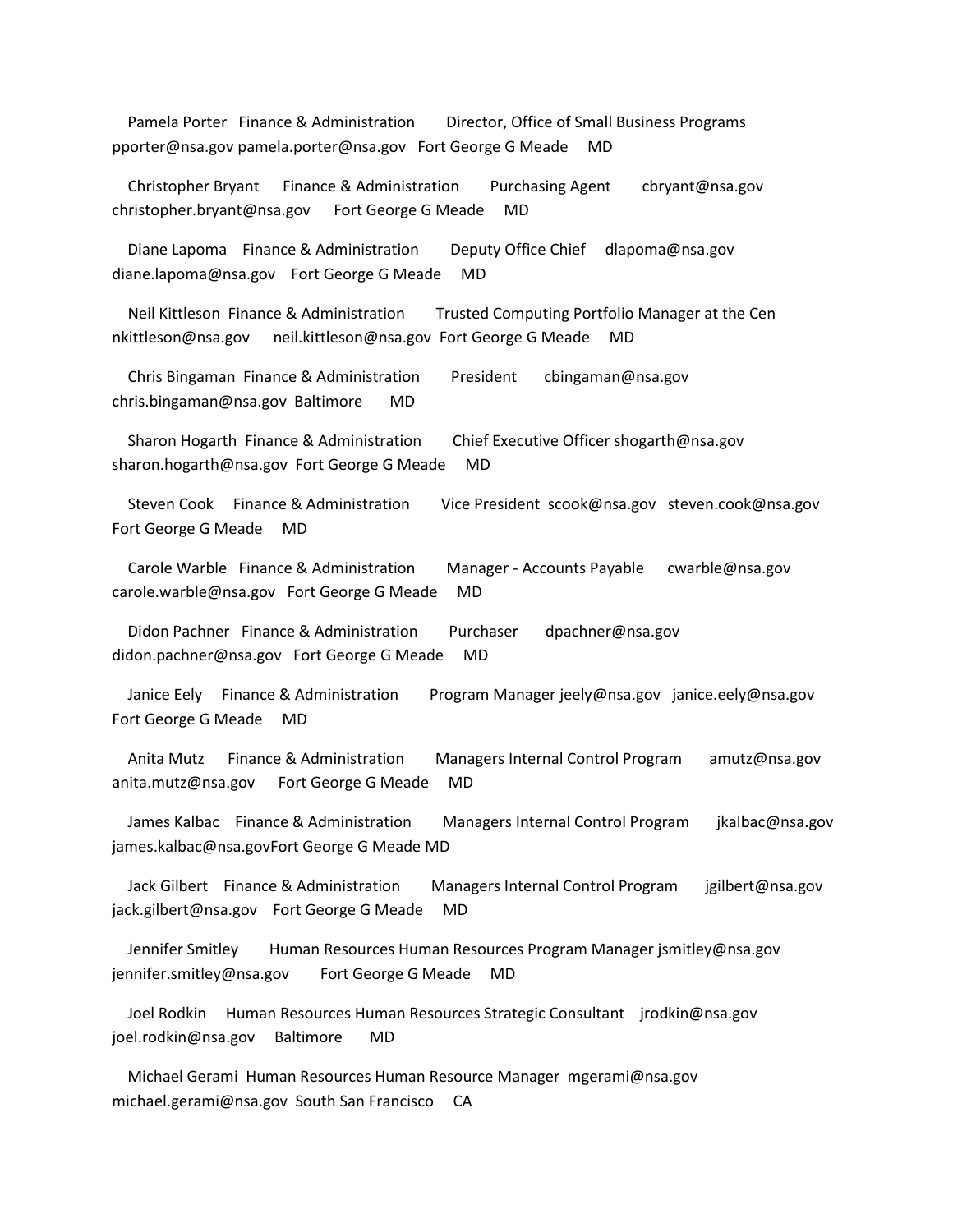Arlene Watson Human Resources Human Resources Research Development Specialist awatson@nsa.gov arlene.watson@nsa.gov Fort George G Meade MD

 Gregory Halpern Human Resources D/Chief STAFFING DIVISIO ghalpern@nsa.gov gregory.halpern@nsa.gov Fort George G Meade MD

 Raquel Cosden Human Resources Recruiter rcosden@nsa.gov raquel.cosden@nsa.gov Fort George G Meade MD

 Cheryl Diggs Human Resources Human Resources cdiggs@nsa.gov cheryl.diggs@nsa.gov Fort George G Meade MD

 Ken Acosta Human Resources Human Resources kacosta@nsa.gov ken.acosta@nsa.gov Fort George G Meade MD

 Ellen Cioccio Human Resources Executive Staffing Officer ecioccio@nsa.gov ellen.cioccio@nsa.gov Fort George G Meade MD

 Leigh Nguyen Human Resources Senior Technical Recruiter lnguyen@nsa.gov leigh.nguyen@nsa.gov Fort George G Meade MD

 Jill Thomas Human Resources Human Resources Director jthomas@nsa.gov jill.thomas@nsa.gov Reston VA

Kathy Hutson Human Resources Human Resources Director khutson@nsa.gov kathy.hutson@nsa.gov Fort George G Meade MD

 Michael Wehrmeister Support Customer Applications Engineer mwehrmeister@nsa.gov michael.wehrmeister@nsa.gov Fort George G Meade MD

 Doug... Von Lindenberg Support Training Engineer dvon lindenberg@nsa.gov doug....von lindenberg@nsa.gov Glen Burnie MD

 Gregory Miller Support System Support gmiller@nsa.gov gregory.miller@nsa.gov Fort George G Meade MD

 Gregory Carpenter Support Customer Outreach gcarpenter@nsa.gov gregory.carpenter@nsa.gov Fort George G Meade MD

 DorothyJ Weller Support Manager/Global User Support dweller@nsa.gov dorothyj.weller@nsa.gov Fort George G Meade MD

 Ed Schultz Support Service Technician eschultz@nsa.gov ed.schultz@nsa.gov Annapolis Junction MD

Pat Dant Engineering & Research Engineer pdant@nsa.gov pat.dant@nsa.gov Laurel MD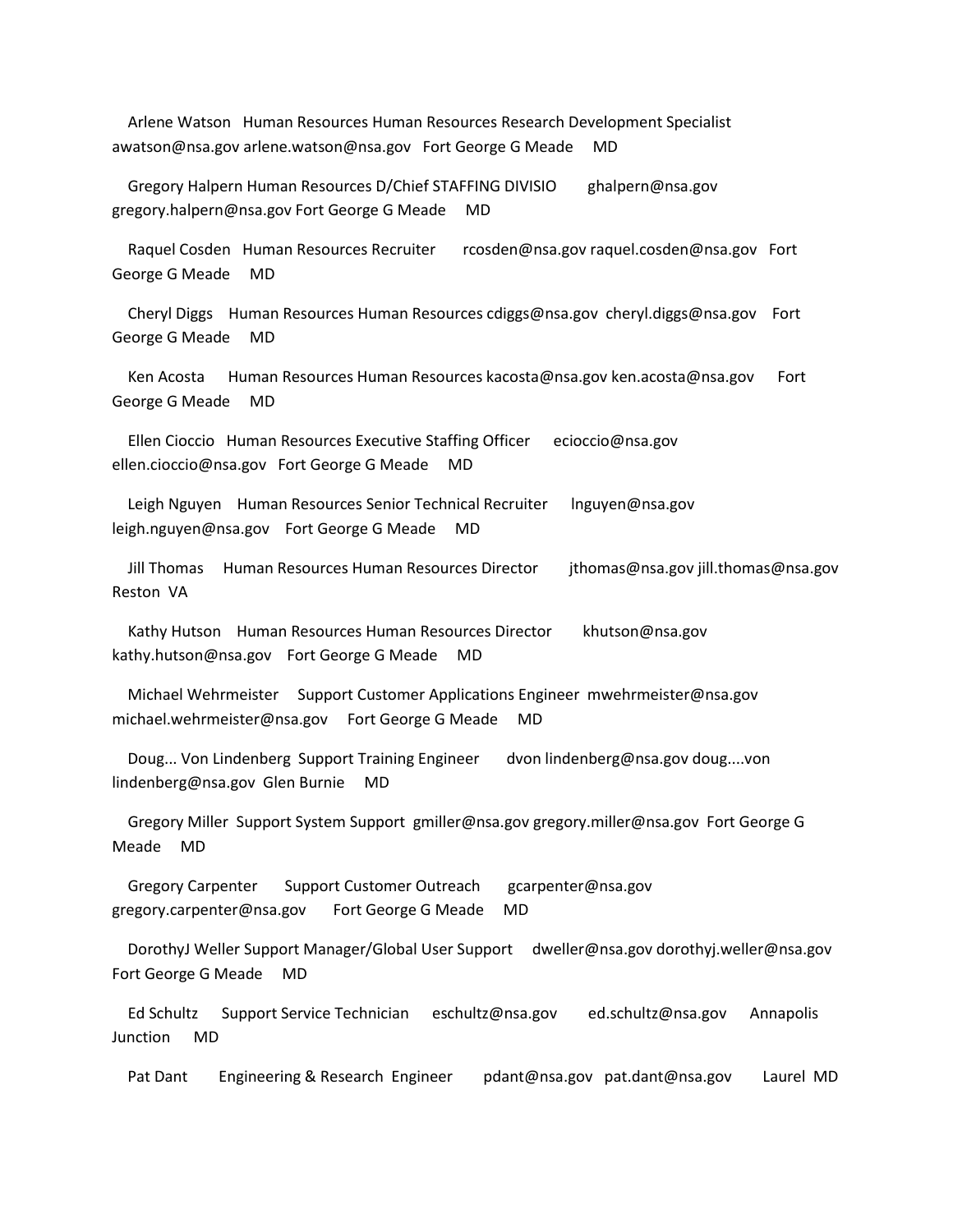Mark Lantz Engineering & Research Engineer mlantz@nsa.gov mark.lantz@nsa.gov Fort George G Meade MD

 Rick Boivin Engineering & Research Engineering Leader rboivin@nsa.gov rick.boivin@nsa.gov Fort George G Meade MD

 Robert Kelly Engineering & Research Senior Engineer rkelly@nsa.gov robert.kelly@nsa.gov Fort George G Meade MD

 Michael Cheney Engineering & Research Test Engineer mcheney@nsa.gov michael.cheney@nsa.gov Fort George G Meade MD

Glorian Riveria Engineering & Research Electrical Engineer griveria@nsa.gov glorian.riveria@nsa.gov Fort George G Meade MD

 Stephan Stankewich Engineering & Research Enterprise Engineering Management sstankewich@nsa.gov stephan.stankewich@nsa.gov Ellicott City MD

Stanley Grimmett Engineering & Research Software Engineer sgrimmett@nsa.gov stanley.grimmett@nsa.gov Fort George G Meade MD

 Mark Phinney Engineering & Research Senior Software and Systems Engineer mphinney@nsa.gov mark.phinney@nsa.govOlney MD

 Kevin Kennedy Engineering & Research System Engineer kkennedy@nsa.gov kevin.kennedy@nsa.gov Odenton MD

 Lin Noonan Engineering & Research System Engineer lnoonan@nsa.gov lin.noonan@nsa.gov Fort George G Meade MD

 Samuel Ramos Engineering & Research Network Engineer sramos@nsa.gov samuel.ramos@nsa.gov Fort George G Meade MD

 Ryan Beeler Engineering & Research Software Engineer rbeeler@nsa.gov ryan.beeler@nsa.gov Fort George G Meade MD

 Victoria Budd Engineering & Research Technical Director for Safety vbudd@nsa.gov victoria.budd@nsa.gov Fort George G Meade MD

 Ruth Matti Engineering & Research Computer Systems Engineer rmatti@nsa.gov ruth.matti@nsa.gov Fort George G Meade MD

 Robert Porto Engineering & Research Senior Systems Engineer rporto@nsa.gov robert.porto@nsa.gov Fort George G Meade MD

 Alex Joy Engineering & Research Software Engineer ajoy@nsa.gov alex.joy@nsa.gov Fort George G Meade MD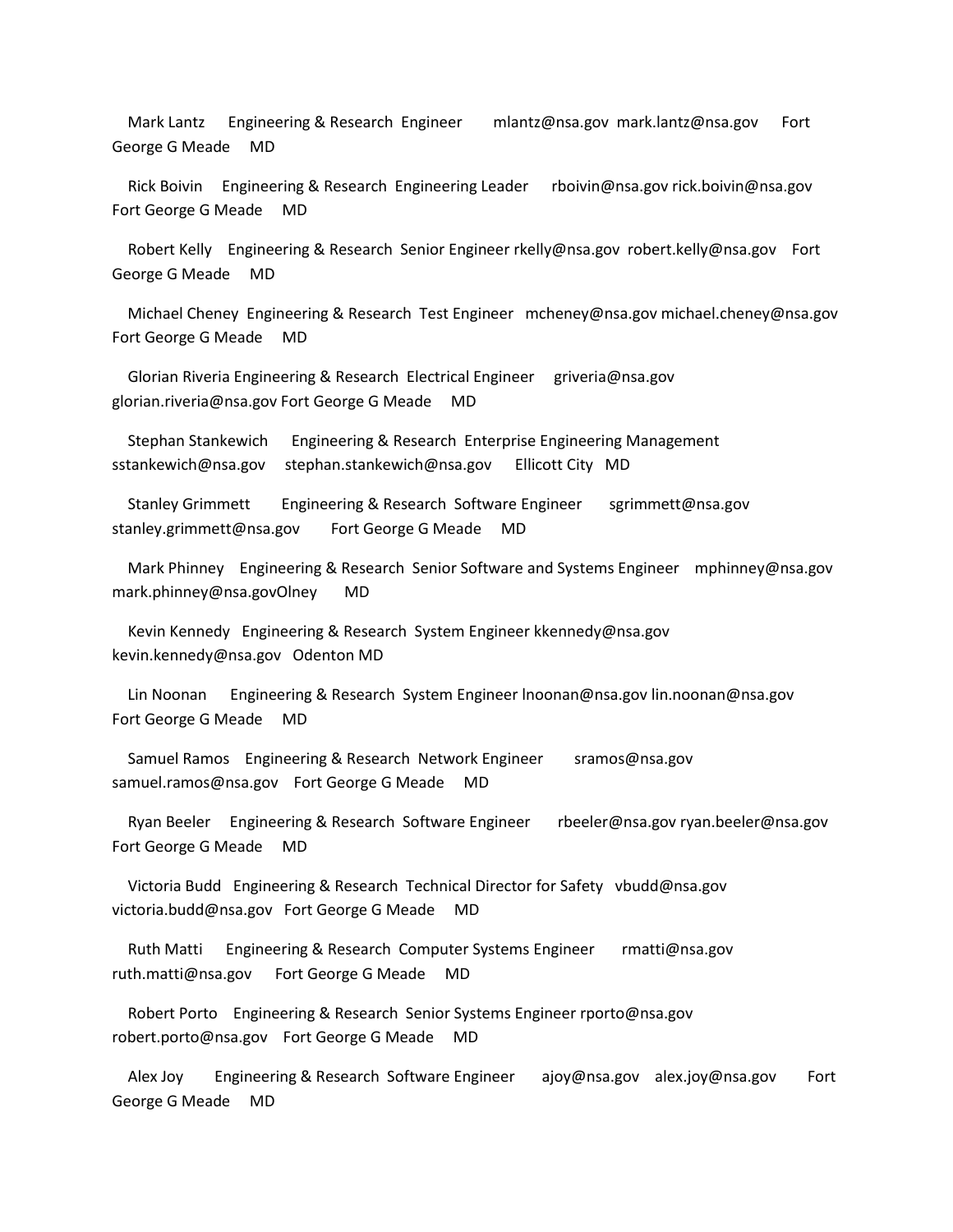Cheryl Semola Engineering & Research Systems Engineer csemola@nsa.gov cheryl.semola@nsa.gov Fort George G Meade MD

 Roland Charles Engineering & Research System Engineer rcharles@nsa.gov roland.charles@nsa.gov Columbia MD

 Tim Bradley Engineering & Research Network Engineer tbradley@nsa.gov tim.bradley@nsa.gov Fort George G Meade MD

 Sharon Wesolowski Engineering & Research Systems Engineer swesolowski@nsa.gov sharon.wesolowski@nsa.gov Fort George G Meade MD

 Steven Jones Engineering & Research Senior Systems Engineer sjones@nsa.gov steven.jones@nsa.gov Fort George G Meade MD

 Kerri Wright Engineering & Research Network Engineer kwright@nsa.gov kerri.wright@nsa.gov Fort George G Meade MD

 Jim Galligan Engineering & Research System Architect jgalligan@nsa.gov jim.galligan@nsa.gov Fort George G Meade MD

 Ben Oteyza Engineering & Research Senior Computer Scientist boteyza@nsa.gov ben.oteyza@nsa.gov Fort George G Meade MD

Paula Deflavis Engineering & Research Software Engineer pdeflavis@nsa.gov paula.deflavis@nsa.gov Fort George G Meade MD

 Christopher Ficke Engineering & Research Systems Design Engineer cficke@nsa.gov christopher.ficke@nsa.gov Fort George G Meade MD

 David Pieniazek Engineering & Research System Engineer dpieniazek@nsa.gov david.pieniazek@nsa.gov Fort George G Meade MD

 Doug Summers Engineering & Research Architect/Analyst dsummers@nsa.gov doug.summers@nsa.gov Sykesville MD

 Nicole McLeish Engineering & Research Facilities Engineer-Mechanical nmcleish@nsa.gov nicole.mcleish@nsa.gov Fort George G Meade MD

 Gary Tater Engineering & Research Technology Engineer gtater@nsa.gov gary.tater@nsa.gov Ellicott City MD

 Michael Caldwell Engineering & Research Senior Computer Scientist mcaldwell@nsa.gov michael.caldwell@nsa.gov Fort George G Meade MD

 Rafael Rios Engineering & Research Systems Engineer rrios@nsa.gov rafael.rios@nsa.gov Fort George G Meade MD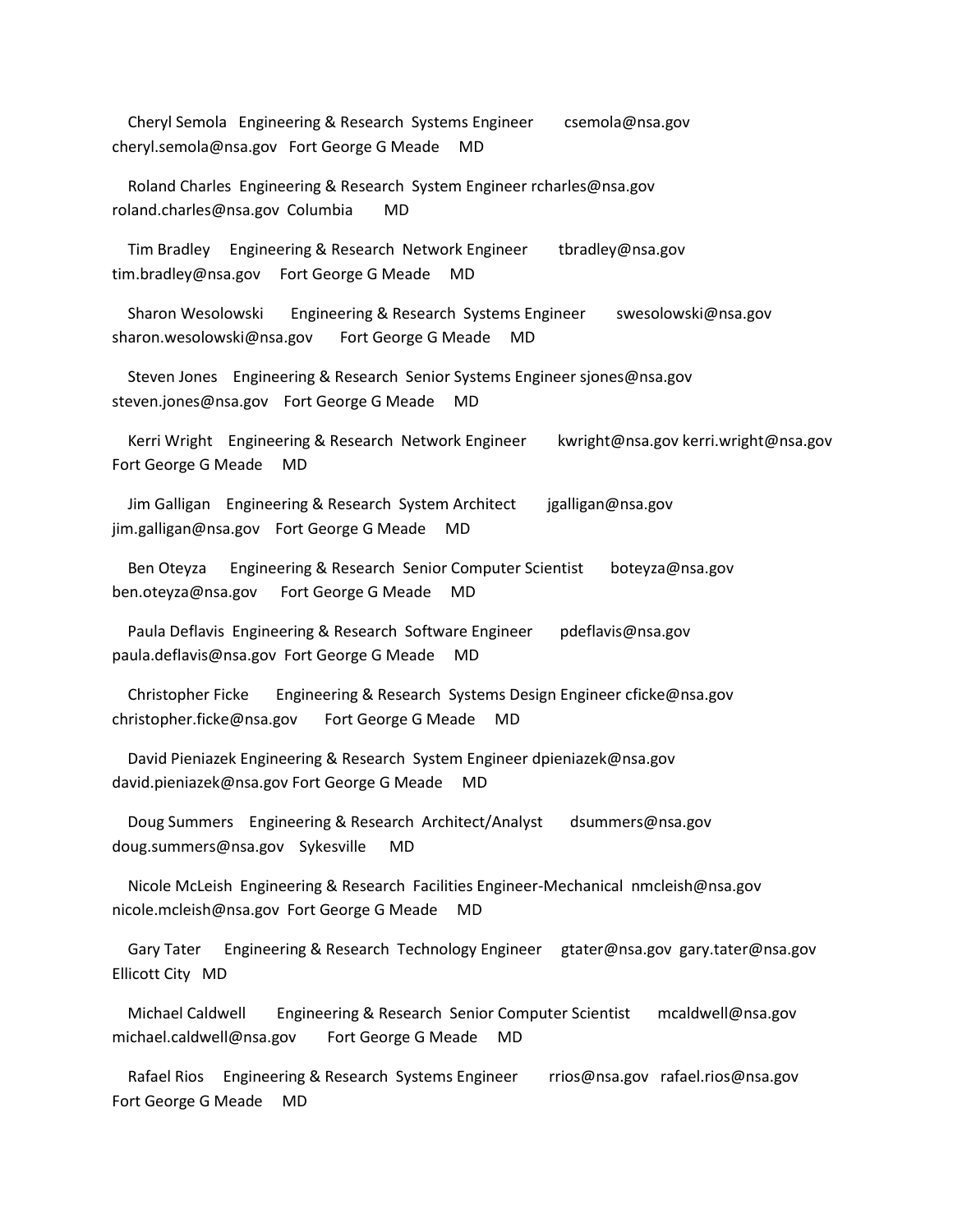Michael Buckley Engineering & Research Evaluation Lab Manager mbuckley@nsa.gov michael.buckley@nsa.gov Fort George G Meade MD

 Michael Gross Engineering & Research Engineer mgross@nsa.gov michael.gross@nsa.gov Fort George G Meade MD

 Ben Lapa Engineering & Research FIRE PROTECTION Engineer blapa@nsa.gov ben.lapa@nsa.gov Fort George G Meade MD

 Horace Firth Engineering & Research Engineer hfirth@nsa.gov horace.firth@nsa.gov Fort George G Meade MD

 Richard Lane Engineering & Research Engineer rlane@nsa.gov richard.lane@nsa.gov Fort George G Meade MD

 Robert Tarka Engineering & Research Engineer rtarka@nsa.gov robert.tarka@nsa.gov Fort George G Meade MD

 Donald Morris Engineering & Research LAB Manager dmorris@nsa.gov donald.morris@nsa.gov Fort George G Meade MD

 Richard Cross Engineering & Research Senior Engineer rcross@nsa.gov richard.cross@nsa.gov Suffolk VA

 Matthew Bensing Engineering & Research Engineer mbensing@nsa.gov matthew.bensing@nsa.gov Fort George G Meade MD

 Roy Gulino Engineering & Research Process Engineer Microelectronics rgulino@nsa.gov roy.gulino@nsa.gov Westminster MD

 Michael Hayes Engineering & Research Engineer mhayes@nsa.gov michael.hayes@nsa.gov Fort George G Meade MD

 Jim Rose Engineering & Research Engineer jrose@nsa.gov jim.rose@nsa.gov Fort George G Meade MD

 William Baird Engineering & Research HW SW Design Engineer wbaird@nsa.gov william.baird@nsa.gov Fort George G Meade MD

 Michael Raimondo Engineering & Research Communication Engineer mraimondo@nsa.gov michael.raimondo@nsa.gov Fort George G Meade MD

 Diana Cullum Engineering & Research Lab Manager dcullum@nsa.gov diana.cullum@nsa.gov Lanham MD

Willard Wilt Engineering & Research Safety Specialist/Engineer wwilt@nsa.gov willard.wilt@nsa.gov Fort George G Meade MD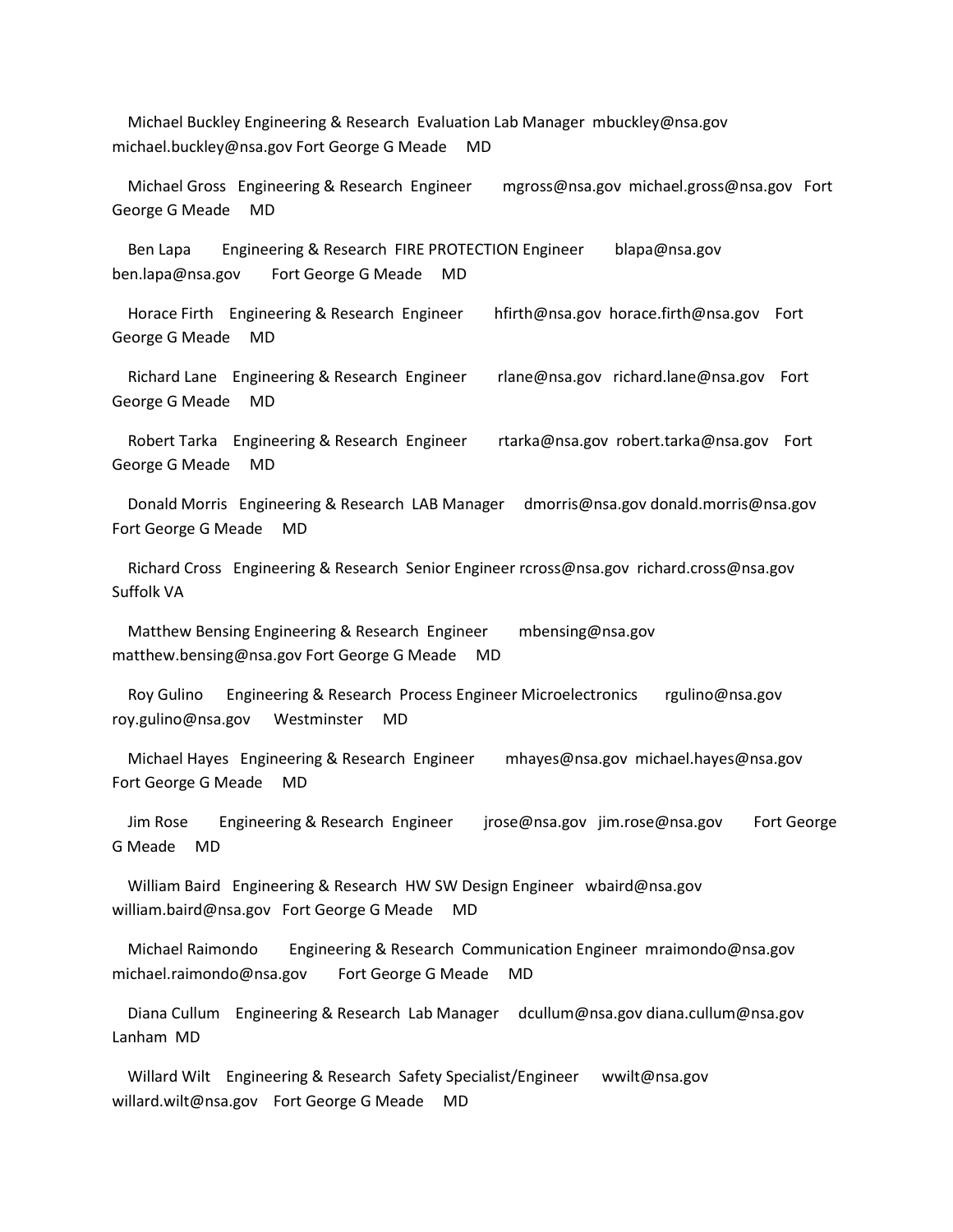AnnMarie Grusch Engineering & Research Safety Specialist/Engineer agrusch@nsa.gov annmarie.grusch@nsa.gov Fort George G Meade MD

 Michae... Interbartolo Engineering & Research Flight Engineer minterbartolo@nsa.gov michae....interbartolo@nsa.gov Fort George G Meade MD

 Audrey Duncan Engineering & Research Telecom Engineer aduncan@nsa.gov audrey.duncan@nsa.gov Fort George G Meade MD

 Dave Cuccia Engineering & Research Electrical Engineer dcuccia@nsa.gov dave.cuccia@nsa.gov Fort George G Meade MD

 David Gray Engineering & Research Engineer Systems Architect dgray@nsa.gov david.gray@nsa.gov Fort George G Meade MD

 James Phillips Operations Deputy Chief jphillips@nsa.gov james.phillips@nsa.gov Fort George G Meade MD

 Harley Parkes Operations Network Security Analyst hparkes@nsa.gov harley.parkes@nsa.gov Fort George G Meade MD

 Ken Folsom Operations Information Technology Security Specialist kfolsom@nsa.gov ken.folsom@nsa.gov Fort George G Meade MD

 Lori Welsh Operations Deputy Chief lwelsh@nsa.gov lori.welsh@nsa.gov Fort George G Meade MD

 Diana Keys Operations Deputy Chief dkeys@nsa.gov diana.keys@nsa.gov Fort George G Meade MD

 James Hawes Operations NCIOC CNO Operations jhawes@nsa.gov james.hawes@nsa.gov Fort George G Meade MD

 Dennis Hanratty Operations Security Manager dhanratty@nsa.gov dennis.hanratty@nsa.gov Fort George G Meade MD

 Bassam Farroha Operations Technical Director I5E Enterprise Security Management bfarroha@nsa.gov bassam.farroha@nsa.gov Fort George G Meade MD

 Marian Eisinger Operations Preformance Management Analyst meisinger@nsa.gov marian.eisinger@nsa.gov Fort George G Meade MD

 Jeremy Duff Operations Security jduff@nsa.gov jeremy.duff@nsa.gov Fort George G Meade MD

 Lorn Taylor Operations Team Lead ltaylor@nsa.gov lorn.taylor@nsa.gov Fort George G Meade MD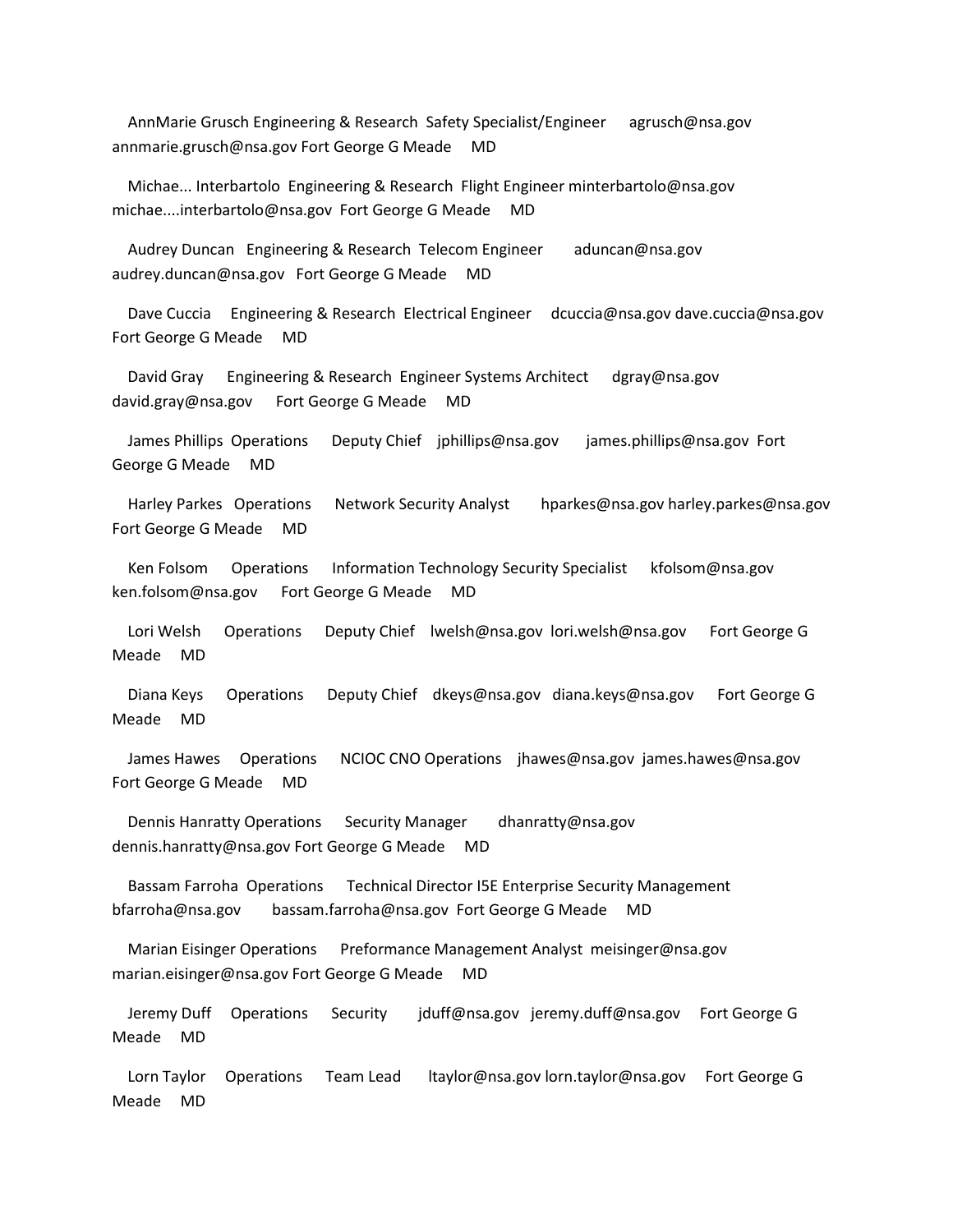Herbert Bunton Operations Preformance Management Analyst hbunton@nsa.gov herbert.bunton@nsa.gov Fort George G Meade MD

 Ken Folsom IT & IS Information Technology Specialist kfolsom@nsa.gov ken.folsom@nsa.gov Fort George G Meade MD

 James Wilson IT & IS Information Technology Manager jwilson@nsa.gov james.wilson@nsa.gov Fort George G Meade MD

 Kimberly York IT & IS Project Manager kyork@nsa.gov kimberly.york@nsa.gov Fort George G Meade MD

 Ralph Morse IT & IS System Administrator rmorse@nsa.gov ralph.morse@nsa.gov Fort George G Meade MD

 Knowlton Atterbeary IT & IS System Administrator katterbeary@nsa.gov knowlton.atterbeary@nsa.gov Fort George G Meade MD

Richard Schaeffer IT & IS Director Information Assurance rschaeffer@nsa.gov richard.schaeffer@nsa.gov Fort George G Meade MD

 Sandra Berry IT & IS Children and Youth Program Manager US Department of Defense sberry@nsa.gov sandra.berry@nsa.govFort George G Meade MD

 Erika Proctor IT & IS Project Manager eproctor@nsa.gov erika.proctor@nsa.gov Fort George G Meade MD

 Kenneth Myers IT & IS Network Manager kmyers@nsa.gov kenneth.myers@nsa.gov Fort George G Meade MD

Heather Corrothers IT & IS Software Development Specialist hcorrothers@nsa.gov heather.corrothers@nsa.gov Millersville MD

 Dionne Fowlkes IT & IS Software Development Specialist dfowlkes@nsa.gov dionne.fowlkes@nsa.gov Fort George G Meade MD

Gwen Gray IT & IS Technical Lead Program Manager ggray@nsa.gov gwen.gray@nsa.gov Catonsville MD

 Fletcher Hutchins IT & IS Computer Specialist fhutchins@nsa.gov fletcher.hutchins@nsa.gov Columbia MD

 Beth Dimaria IT & IS Computer Specialist bdimaria@nsa.gov beth.dimaria@nsa.gov Fort George G Meade MD

Clifford Hopkins IT & IS Assured Information Sharing chopkins@nsa.gov clifford.hopkins@nsa.gov Severna Park MD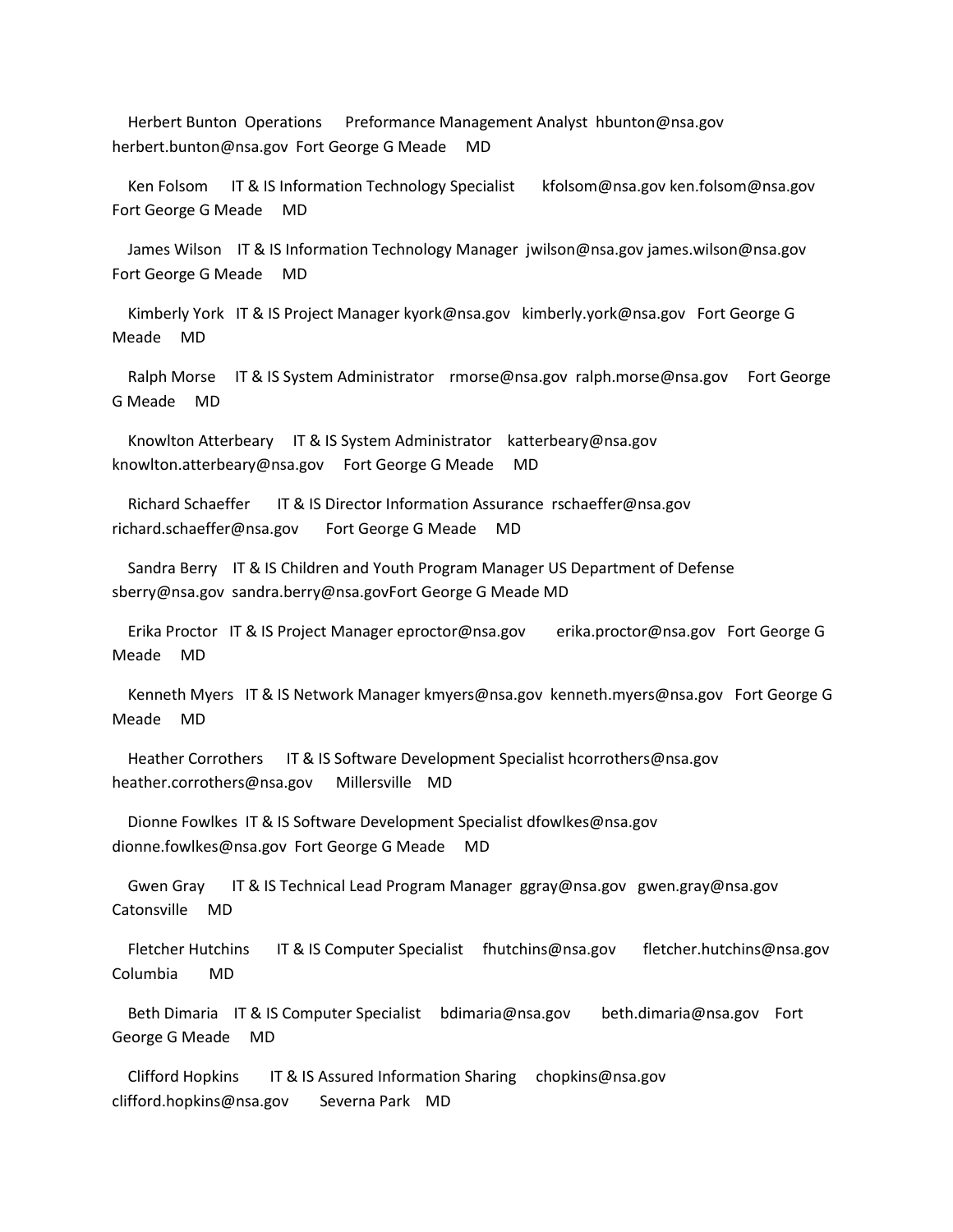Mark Sullivan IT & IS Information Technology Manager msullivan@nsa.gov mark.sullivan@nsa.gov Fort George G Meade MD

 Mark McCormick IT & IS I333 Network Architecture and Applications Divisio mmccormick@nsa.gov mark.mccormick@nsa.gov Fort George G Meade MD

Mike Kearns IT & IS Analyst mkearns@nsa.gov mike.kearns@nsa.gov Fort George G Meade MD

 Graig Sauer IT & IS Network Tech gsauer@nsa.gov graig.sauer@nsa.gov Fort George G Meade MD

Deborah Plunkett IT & IS Chief Information Officer dplunkett@nsa.gov deborah.plunkett@nsa.gov Fort George G Meade MD

 Mark Quinlan IT & IS Systems Admin mquinlan@nsa.gov mark.quinlan@nsa.gov Fort George G Meade MD

 Chenoa Anderson IT & IS Chief Information Technology Officer canderson@nsa.gov chenoa.anderson@nsa.gov Fort George G Meade MD

 Amy Reynolds IT & IS Technology Integration areynolds@nsa.gov amy.reynolds@nsa.gov Fort George G Meade MD

 Brent Hare IT & IS Information Systems/Information Technology Manager bhare@nsa.gov brent.hare@nsa.gov Fort George G Meade MD

Peggy Wright IT & IS Analyst pwright@nsa.gov peggy.wright@nsa.gov Fort George G Meade MD

Brian Gouker IT & IS Senior Advisor, Information Assurance Directorate bgouker@nsa.gov brian.gouker@nsa.gov Fort George G Meade MD

 William Dyson IT & IS Client Advocate Information Assurance Directorate wdyson@nsa.gov william.dyson@nsa.gov Fort George G Meade MD

 Annette Kiddy IT & IS Computer Systems Architect akiddy@nsa.gov annette.kiddy@nsa.gov Fort George G Meade MD

 BillCarlto... Lincoln IT & IS Software Project Manager blincoln@nsa.gov billcarlto....lincoln@nsa.gov Fort George G Meade MD

 Robert Johnson IT & IS Program Manager rjohnson@nsa.gov robert.johnson@nsa.gov Fort George G Meade MD

Cuthbert Levine IT & IS Analyst clevine@nsa.gov cuthbert.levine@nsa.gov Fort George G Meade MD

 James Baer IT & IS Instructor/Developer jbaer@nsa.gov james.baer@nsa.gov Severna Park MD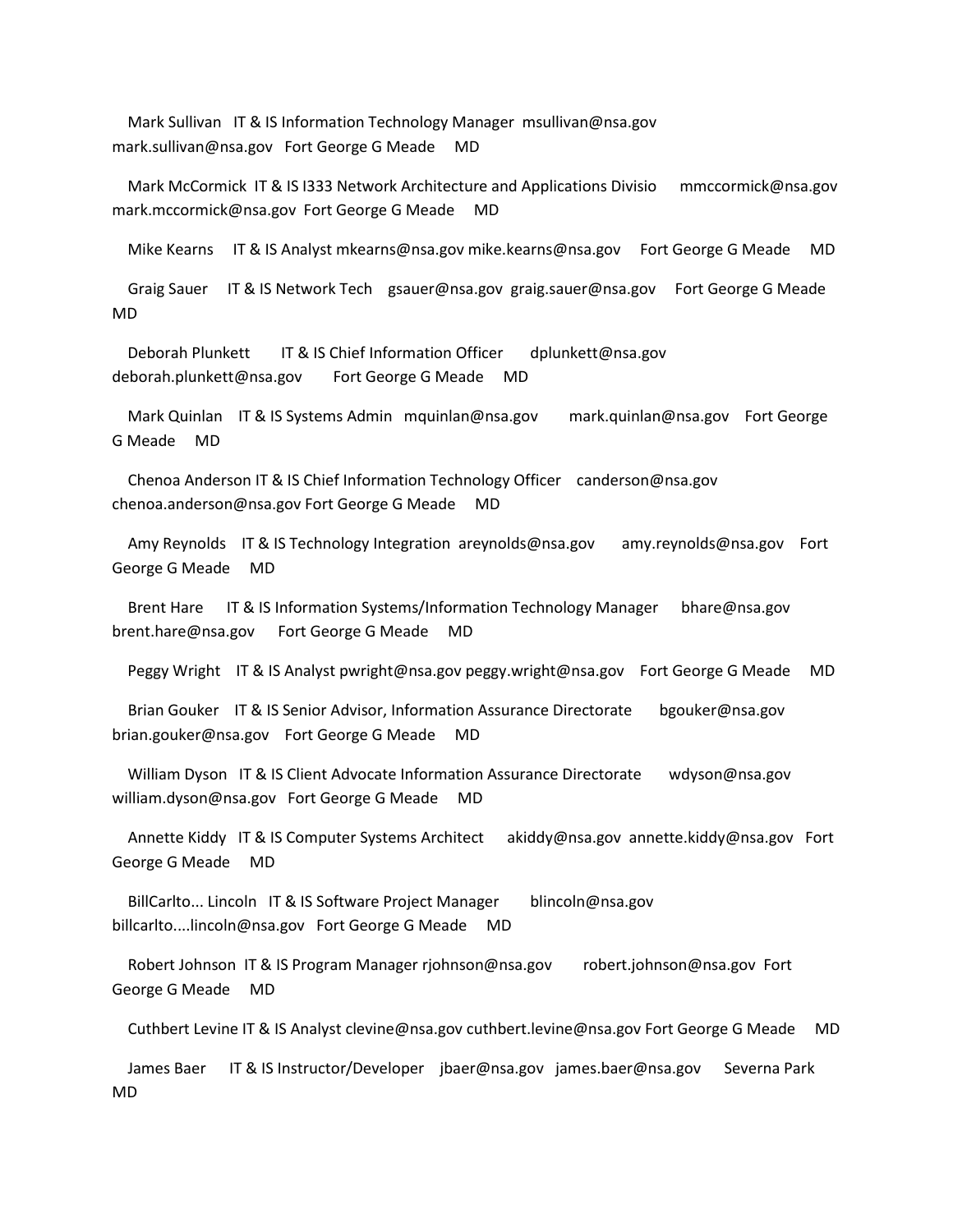Terence Muldrow IT & IS Coop Program Manager tmuldrow@nsa.gov terence.muldrow@nsa.gov Fort George G Meade MD

 Steven Martin IT & IS Information Technology smartin@nsa.gov steven.martin@nsa.gov Reisterstown MD

Rob Hill IT & IS Systems Architect Storage rhill@nsa.gov rob.hill@nsa.gov Pikesville MD

Teresa Hill IT & IS Information Technology thill@nsa.gov teresa.hill@nsa.gov Fort George G Meade MD

 Eric Guzman IT & IS Computer Systems Analyst eguzman@nsa.gov eric.guzman@nsa.gov Fort George G Meade MD

 Cordia Brown IT & IS System Security Engineer cbrown@nsa.gov cordia.brown@nsa.gov Fort George G Meade MD

 Charlie Alexan IT & IS Information Technology Consultant calexan@nsa.gov charlie.alexan@nsa.gov Fort George G Meade MD

Anthony Liberto IT & IS Information Technology Consultant aliberto@nsa.gov anthony.liberto@nsa.gov Fort George G Meade MD

 Bernadet... Schoukroun IT & IS Technical Director bschoukroun@nsa.gov bernadet....schoukroun@nsa.gov Fort George G Meade MD

 George Dryhurst IT & IS Technical Consultant gdryhurst@nsa.gov george.dryhurst@nsa.gov Fort George G Meade MD

 Carolyn Conlan IT & IS Director of the Center for Leadership and Professional Devel... cconlan@nsa.gov carolyn.conlan@nsa.gov Fort George G Meade MD

 Nikia Foster IT & IS Software Project Manager nfoster@nsa.gov nikia.foster@nsa.gov Dundalk MD

 Clarence Jones IT & IS Information Technology Contact cjones@nsa.gov clarence.jones@nsa.gov Denver CO

 Suzanne Valaitis IT & IS Orientation Program Manager svalaitis@nsa.gov suzanne.valaitis@nsa.gov Fort George G Meade MD

 Jane Bond IT & IS Senior Computer Systems Analyst jbond@nsa.gov jane.bond@nsa.gov Millersville MD

 Doug Fisher IT & IS Computer Analyst dfisher@nsa.gov doug.fisher@nsa.gov Fort George G Meade MD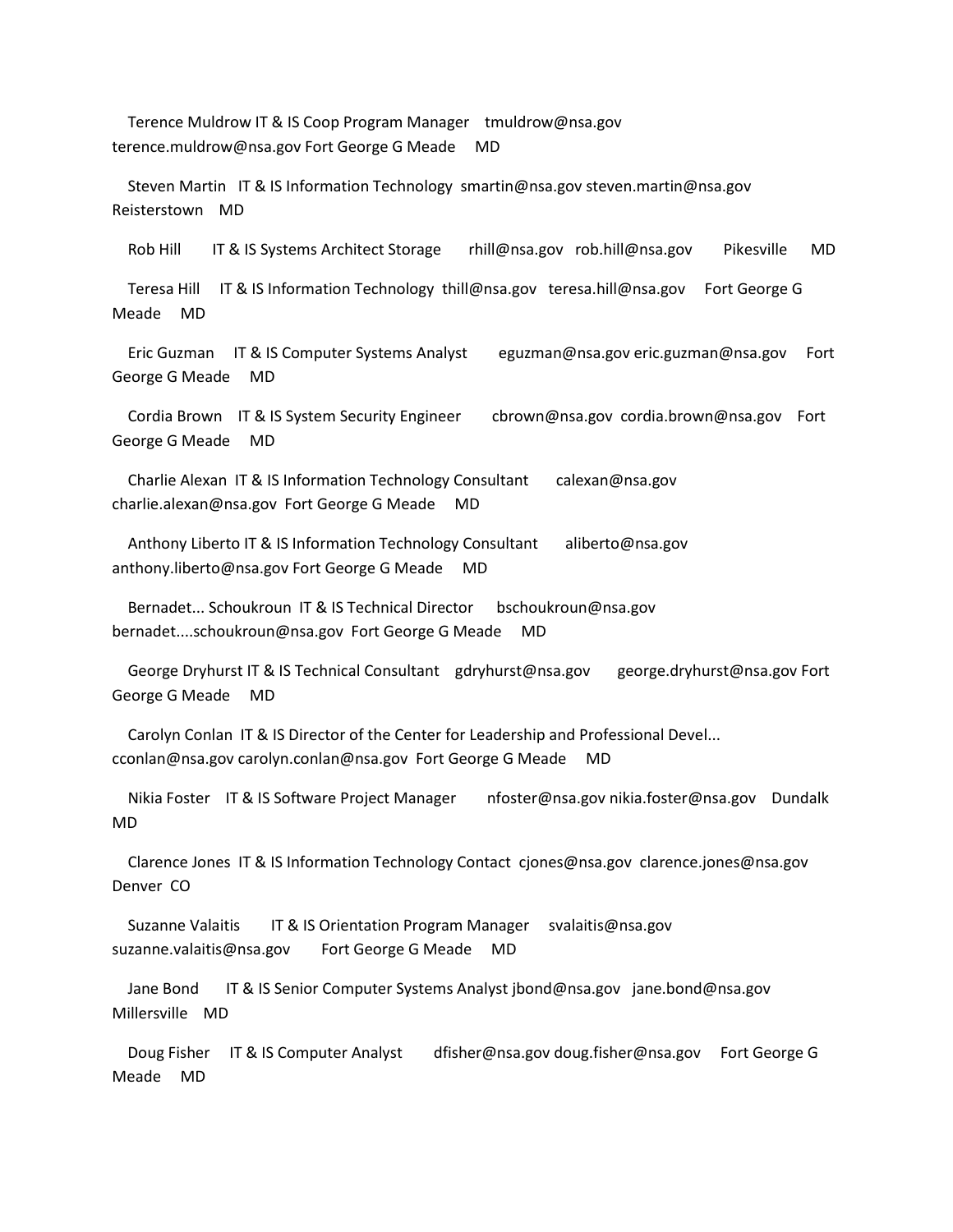Scott Roper IT & IS Database Manager sroper@nsa.gov scott.roper@nsa.gov Fort George G Meade MD

 Robert Heffern IT & IS Program Manager rheffern@nsa.gov robert.heffern@nsa.gov Annapolis MD

Kimm Vogt IT & IS Chief Information Technology Hardware kvogt@nsa.gov kimm.vogt@nsa.gov Fort George G Meade MD

 Bobbi Borrelli IT & IS SNAC Program Manager bborrelli@nsa.gov bobbi.borrelli@nsa.gov Fort George G Meade MD

 Donald Harrison IT & IS Information Technology Manager dharrison@nsa.gov donald.harrison@nsa.gov Columbia MD

Rob Joyce IT & IS Deputy Director, Information Assurance rjoyce@nsa.gov rob.joyce@nsa.gov Fort George G Meade MD

 Sandra Woody IT & IS Software Development Specialist swoody@nsa.gov sandra.woody@nsa.gov Fort George G Meade MD

 David Peterman IT & IS Information Assurance Director dpeterman@nsa.gov david.peterman@nsa.gov Woodbine MD

 Laura Burris IT & IS Software Specialist UNITED STATES DOD lburris@nsa.gov laura.burris@nsa.gov Fort George G Meade MD

 Kelly Arnold IT & IS IA Analyst karnold@nsa.gov kelly.arnold@nsa.gov Fort George G Meade MD

Dawn Whaley IT & IS Software Project Manager dwhaley@nsa.gov dawn.whaley@nsa.gov Fort George G Meade MD

 Kimberly York IT & IS Software Project Manager kyork@nsa.gov kimberly.york@nsa.gov Fort George G Meade MD

Dan Paugh IT & IS Sys. Programmer dpaugh@nsa.gov dan.paugh@nsa.gov Fort George G Meade MD

 Stephanie Prill IT & IS Systems Programmer sprill@nsa.gov stephanie.prill@nsa.gov Fort George G Meade MD

Dawn Whaley IT & IS Project Manager dwhaley@nsa.gov dawn.whaley@nsa.gov Fort George G Meade MD

 Mark McCormick Other Enterprise Architect mmccormick@nsa.gov mark.mccormick@nsa.gov Fort George G Meade MD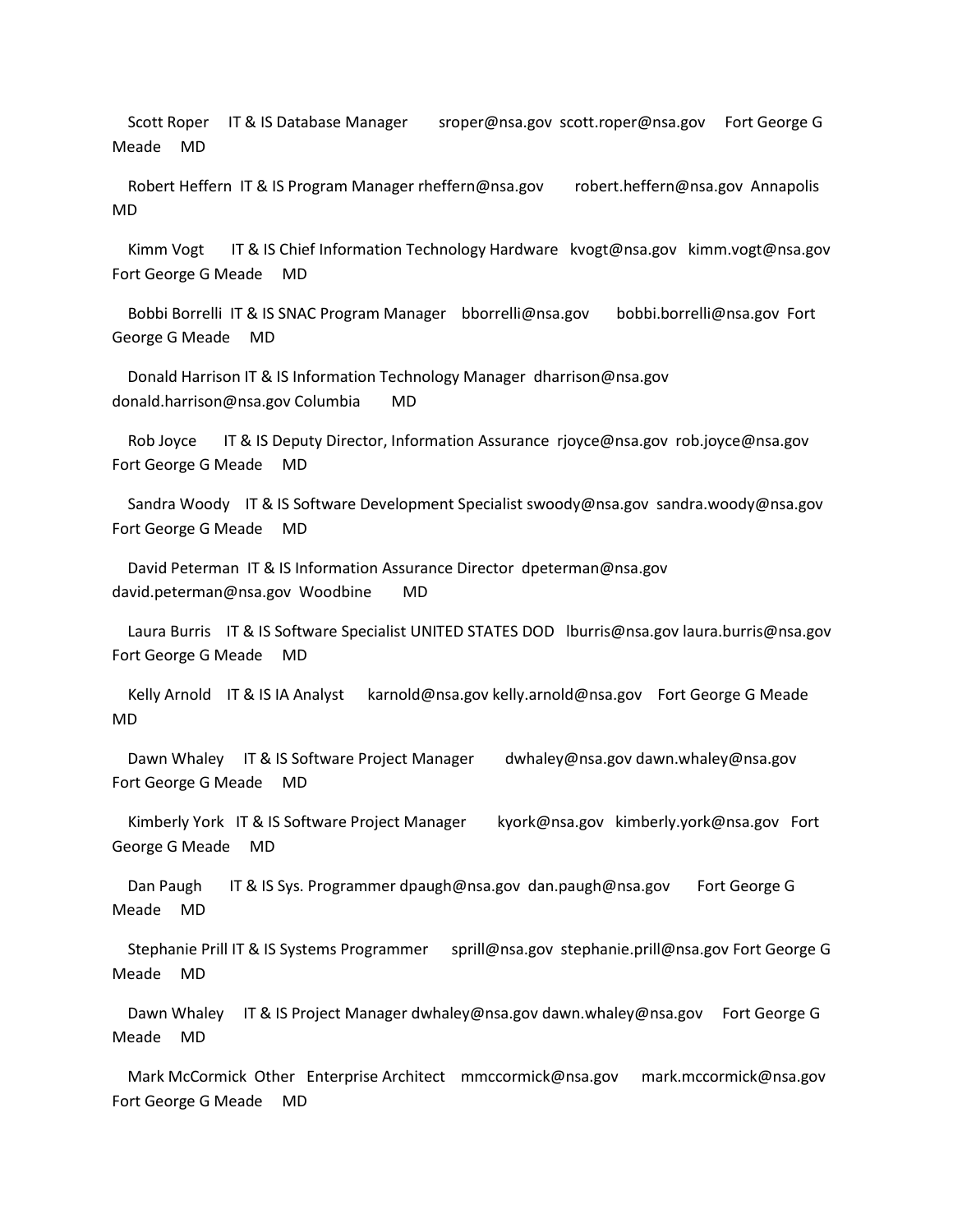Nathanael Burton Other Enterprise Architect nburton@nsa.gov nathanael.burton@nsa.gov Fort George G Meade MD

 Tony Sager Other Chief Vulnerability Analysis and Operation Group tsager@nsa.gov tony.sager@nsa.gov Fort George G Meade MD

 Elizabeth Massey Other Lead Architect emassey@nsa.gov elizabeth.massey@nsa.gov Fort George G Meade MD

 James McWee Other Technical Director jmcwee@nsa.gov james.mcwee@nsa.gov Pasadena MD

 Simone Rollings Other Small Business Liaison srollings@nsa.gov simone.rollings@nsa.gov Fort George G Meade MD

 Mark Campbell Other editor mcampbell@nsa.gov mark.campbell@nsa.gov Fort George G Meade MD

 William Hesgard Other Chief Restaurant Fund whesgard@nsa.gov william.hesgard@nsa.gov Fort George G Meade MD

 Sharon Schwarz Other IA Leadership and Workforce Development, PHR sschwarz@nsa.gov sharon.schwarz@nsa.gov Fort George G Meade MD

 Dale Wagner Other Senior Knowledge Strategist dwagner@nsa.gov dale.wagner@nsa.gov Fort George G Meade MD

 Eileen Buckholtz Other KM Staff Officer ebuckholtz@nsa.gov eileen.buckholtz@nsa.gov Fort George G Meade MD

Katy Parker Other Staff Specialist kparker@nsa.gov katy.parker@nsa.gov Fort George G Meade MD

 Richard Scissors Other Senior Executive rscissors@nsa.gov richard.scissors@nsa.gov Fort George G Meade MD

 Kevin Babbington Other Technical Director kbabbington@nsa.gov kevin.babbington@nsa.gov Fort George G Meade MD

 Zeke Zarnosky Other End-to-End Data Analysis zzarnosky@nsa.gov zeke.zarnosky@nsa.gov Fort George G Meade MD

 Charles Steinert Other Moldmaker csteinert@nsa.gov charles.steinert@nsa.gov Fort George G Meade MD

 CA Wilcox Other Technical Director cwilcox@nsa.gov ca.wilcox@nsa.gov Fort George G Meade MD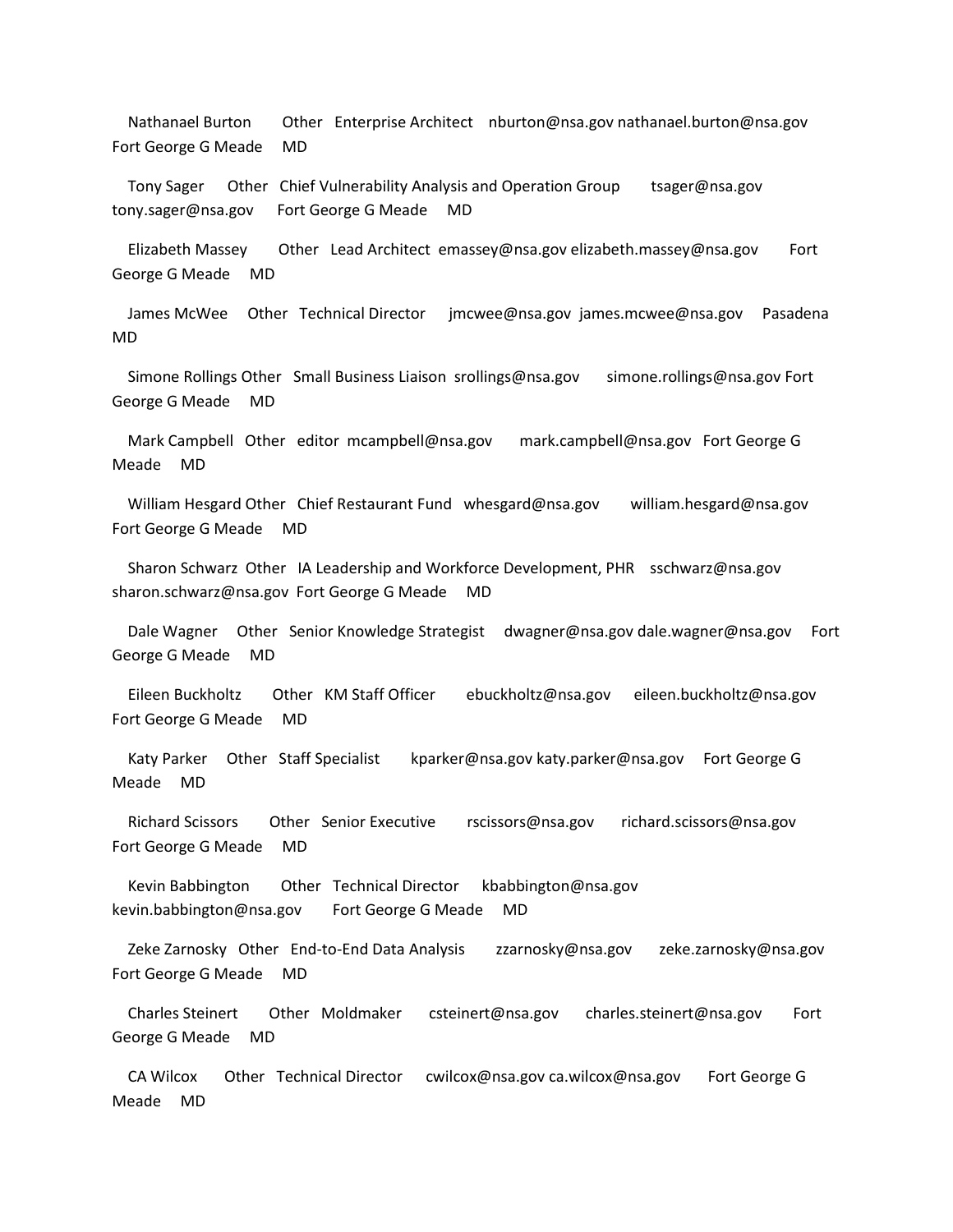Sherri Carlin Other Trainer scarlin@nsa.gov sherri.carlin@nsa.gov Fort George G Meade MD

 Mark Barnett Other Chief, Industry Outreach and Small Business mbarnett@nsa.gov mark.barnett@nsa.gov Fort George G Meade MD

 Ed Janicki Other J46 Technical Director ejanicki@nsa.gov ed.janicki@nsa.gov Linthicum Heights MD

 Richard Roun Other Logistics Manager rroun@nsa.gov richard.roun@nsa.gov Fort George G Meade MD

 Jeanne Matotek Other Telework Coordinator jmatotek@nsa.gov jeanne.matotek@nsa.gov Fort George G Meade MD

 Jeff Meacham Other Operation Manager jmeacham@nsa.gov jeff.meacham@nsa.gov Collierville TN

 Paula McGehee Other Staff Officer pmcgehee@nsa.gov paula.mcgehee@nsa.gov Fort George G Meade MD

 Glenn Bill Other Professional Speaker gbill@nsa.gov glenn.bill@nsa.gov Fort George G Meade MD

 Bruce Gabrielson Other Booz Contractor bgabrielson@nsa.gov bruce.gabrielson@nsa.gov Fort George G Meade MD

 Brian Brown Other Project Director bbrown@nsa.gov brian.brown@nsa.gov Fort George G Meade MD

 Catherine Hill Other State and Local Government Relati chill@nsa.gov catherine.hill@nsa.gov Fort George G Meade MD

 James Higgins Other Executive Staff Officer jhiggins@nsa.gov james.higgins@nsa.gov Fort George G Meade MD

 Thomas Humbert Other Pharmacist thumbert@nsa.gov thomas.humbert@nsa.gov Fort George G Meade MD

 Vanee Vines Other Public Affairs vvines@nsa.gov vanee.vines@nsa.gov Fort George G Meade MD

 Danielle McCullough Other Director Analysis dmccullough@nsa.gov danielle.mccullough@nsa.gov Fort George G Meade MD

 MichaelE Nelsen Other Strategic Consultant mnelsen@nsa.gov michaele.nelsen@nsa.gov Fort George G Meade MD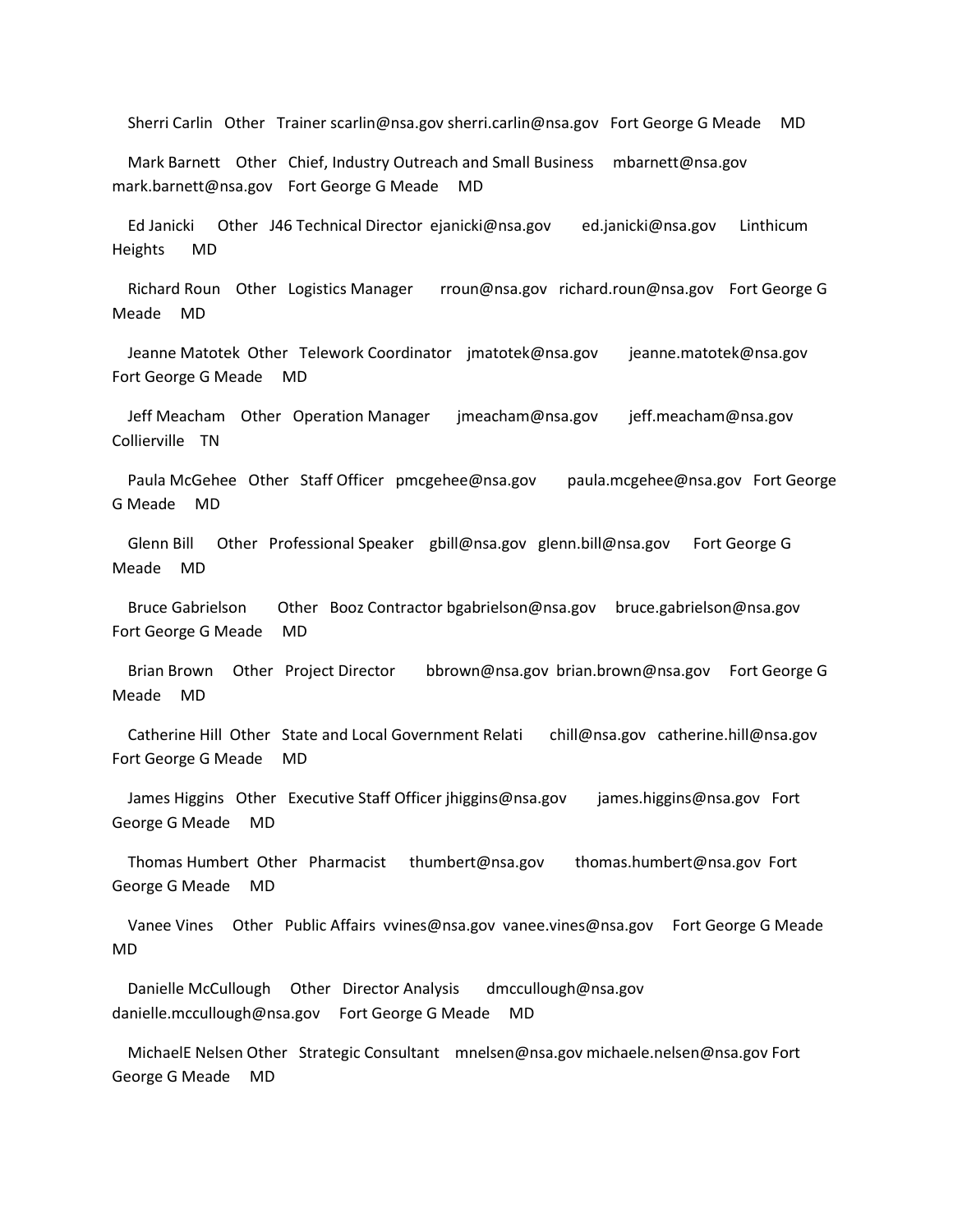Phillips Mike Other CurrentOpsOfficer pmike@nsa.gov phillips.mike@nsa.gov Fort George G Meade MD

Steven Vohs Other Lieutenant svohs@nsa.gov steven.vohs@nsa.gov Stevensville MD

 L.Porter Porter Other L Porter Director lporter@nsa.gov l.porter.porter@nsa.gov Fort George G Meade MD

 Peg Parsons Other Scheduling Coordinator pparsons@nsa.gov peg.parsons@nsa.gov Fort George G Meade MD

 RobertBob Morelli Other Member-at-Large NSA rmorelli@nsa.gov robertbob.morelli@nsa.gov Fort George G Meade MD

 Ruth Beltz Other Government Event Manager rbeltz@nsa.gov ruth.beltz@nsa.gov Fort George G Meade MD

James Arney Other Deputy Principal Director for Corporate Strategy jarney@nsa.gov james.arney@nsa.gov Fort George G Meade MD

 William Black Other Deputy Director wblack@nsa.gov william.black@nsa.gov Fort George G Meade MD

 Rex Gaylord Other PCI ISA rgaylord@nsa.gov rex.gaylord@nsa.gov Fort George G Meade MD

 Lisa Nedderman Other Work Life Officer lnedderman@nsa.gov lisa.nedderman@nsa.gov Fort George G Meade MD

 Neal Ziring Other Technical Director nziring@nsa.gov neal.ziring@nsa.gov Fort George G Meade MD

 DebbieVon Briesen Other CWF Manager dbriesen@nsa.gov debbievon.briesen@nsa.gov Fort George G Meade MD

 Nadine Munko Other Project Director nmunko@nsa.gov nadine.munko@nsa.gov Fort George G Meade MD

 Latrese Jackson Other Branch Chief ljackson@nsa.gov latrese.jackson@nsa.gov Glen Burnie MD

 Angela Brooks Other Chief Storage Management Branch abrooks@nsa.gov angela.brooks@nsa.gov Fort George G Meade MD

 Jim Finlayson Other Tech Director Storage Management Branch jfinlayson@nsa.gov jim.finlayson@nsa.gov Fort George G Meade MD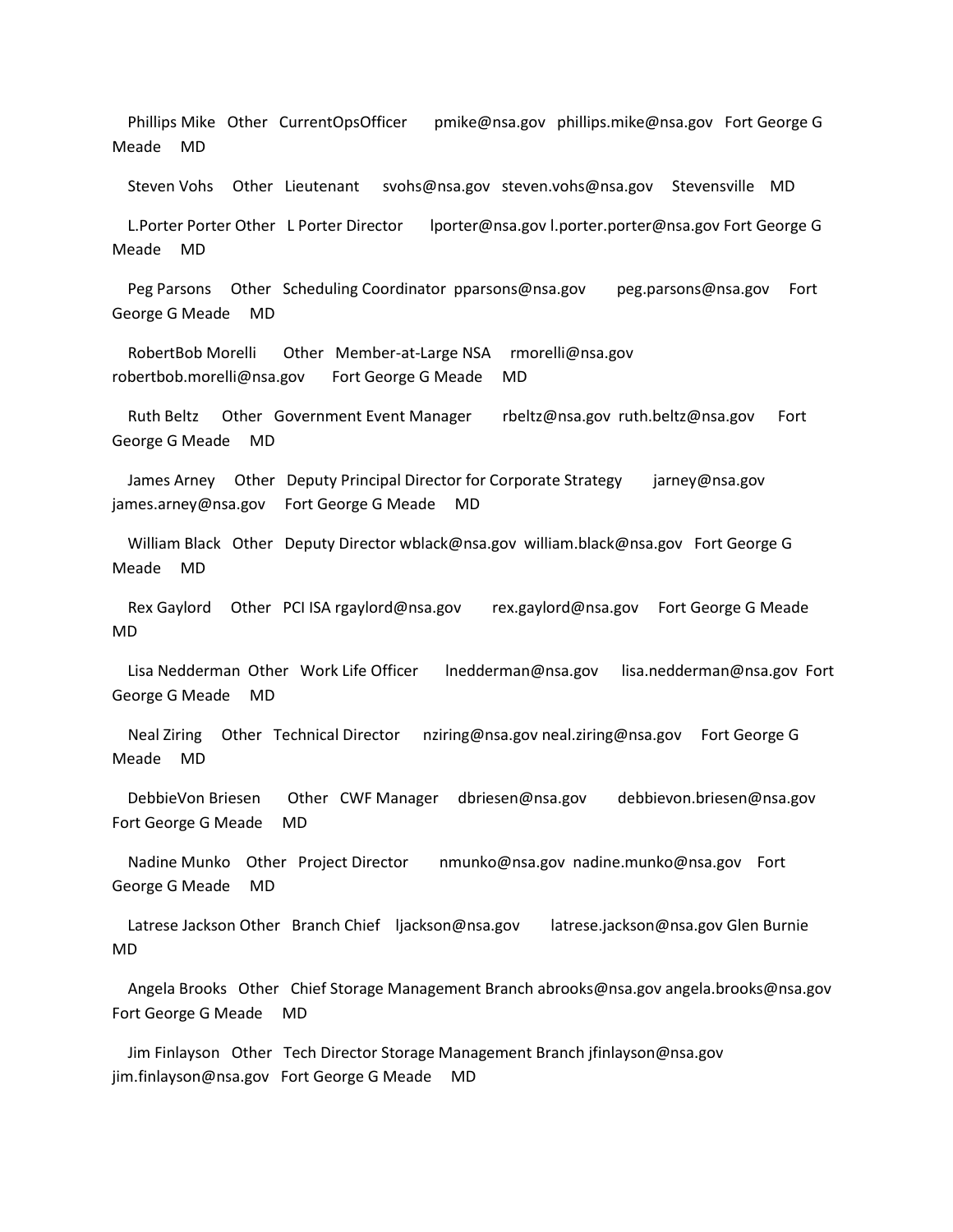Tina Lockwood Other Branch Chief tlockwood@nsa.gov tina.lockwood@nsa.gov Fort George G Meade MD

 Richard Blair Other Branch Chief rblair@nsa.gov richard.blair@nsa.gov Fort George G Meade MD

 Douglas Schultz Other Senior Test Specialist dschultz@nsa.gov douglas.schultz@nsa.gov Fort George G Meade MD

 Drew Watters Other Forecast Manager dwatters@nsa.gov drew.watters@nsa.gov Fort George G Meade MD

 RichardL Horn Other Assistant Inspector General rhorn@nsa.gov richardl.horn@nsa.gov West Friendship MD

 Mary Predenkoski Other Deputy Chief mpredenkoski@nsa.gov mary.predenkoski@nsa.gov Fort George G Meade MD

 Sean Williamson Other CNO Instructor swilliamson@nsa.gov sean.williamson@nsa.gov Fort George G Meade MD

 Kevin Ott Other Senior Enlisted Leader kott@nsa.gov kevin.ott@nsa.gov Fort George G Meade MD

 Edward Justice Other Middle Manager ejustice@nsa.gov edward.justice@nsa.gov Fort George G Meade MD

 Rebecca Pille Other Director Health Promotion and Wellness rpille@nsa.gov rebecca.pille@nsa.gov Laurel MD

Louis Giles Other Director of Policy lgiles@nsa.gov louis.giles@nsa.gov Fort George G Meade MD

 David Tanthorey Other Usjfcom Client Advocate dtanthorey@nsa.gov david.tanthorey@nsa.gov Fort George G Meade MD

Marilyn Courtney Other Executive Staff Officer mcourtney@nsa.gov marilyn.courtney@nsa.gov Fort George G Meade MD

 Barbara Brooks Other Senior Industrial Hygienist bbrooks@nsa.gov barbara.brooks@nsa.gov Fort George G Meade MD

 PaulK Buckmaster Other Technical Leader pbuckmaster@nsa.gov paulk.buckmaster@nsa.gov Fort George G Meade MD

 Terry McFarland Other Industrial Hygienist tmcfarland@nsa.gov terry.mcfarland@nsa.gov Fort George G Meade MD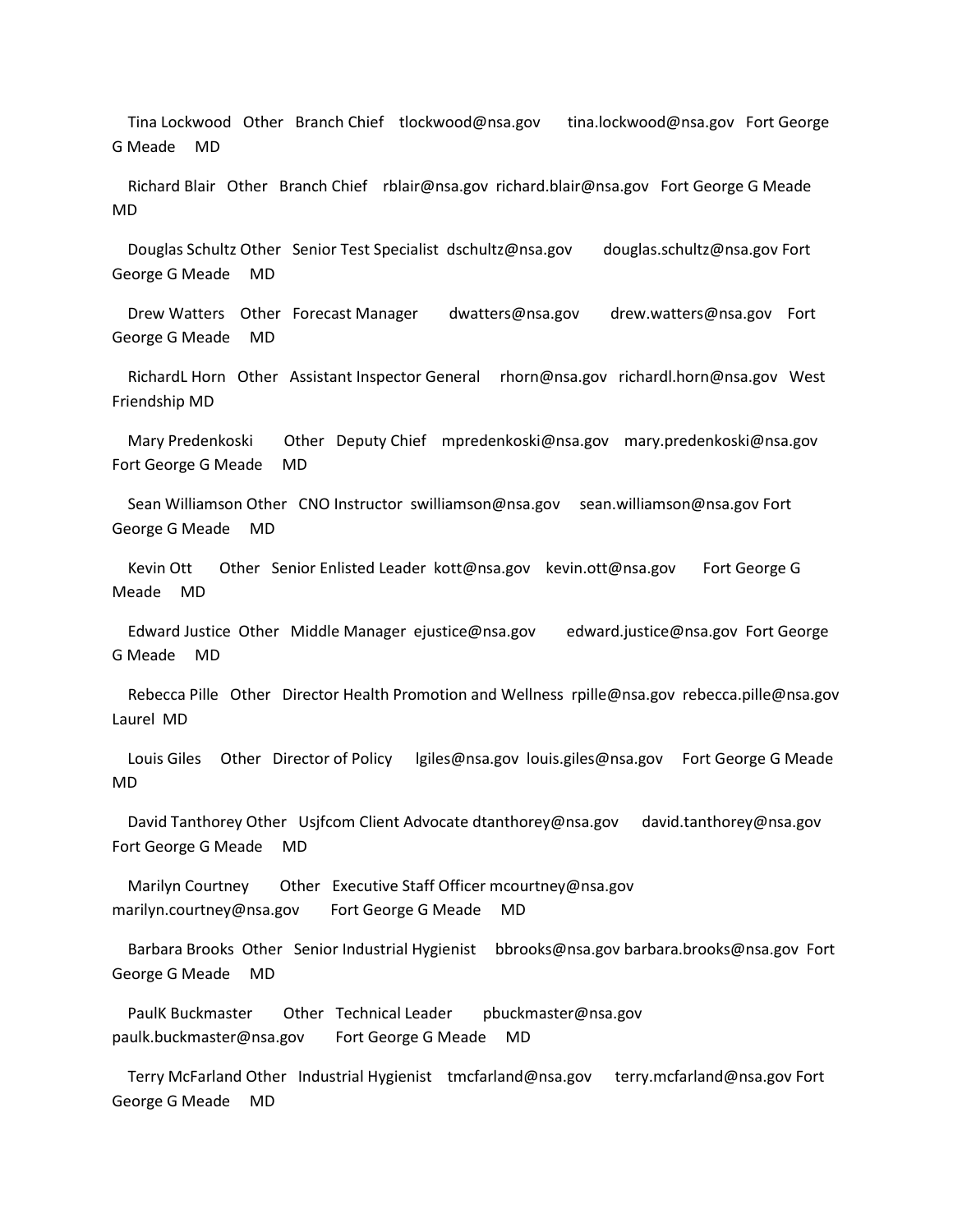Claudia Marshall Other Emerging Technologies cmarshall@nsa.gov claudia.marshall@nsa.gov Fort George G Meade MD

 Candice Nash Other Executive Staff Officer cnash@nsa.gov candice.nash@nsa.gov Fort George G Meade MD

 Deron Hood Other Technical Director dhood@nsa.gov deron.hood@nsa.gov Westminster MD

 Gail Zepp Other X551 Senior Vendor Manager for Processing Services gzepp@nsa.gov gail.zepp@nsa.gov Fort George G Meade MD

 Ronald Woznak Other Technical Director rwoznak@nsa.gov ronald.woznak@nsa.gov Fort George G Meade MD

 David Schaffer Other EXHIBIT Manager dschaffer@nsa.gov david.schaffer@nsa.gov Fort George G Meade MD

 John Harding Other ISDR secretariat jharding@nsa.gov john.harding@nsa.gov Annapolis Junction MD

 Curtis Dukes Other Director NCSC cdukes@nsa.gov curtis.dukes@nsa.gov Fort George G Meade MD

 Mark Clark Other Supevisor mclark@nsa.gov mark.clark@nsa.gov Fort George G Meade MD

 Kathryn Lingerfelt Other Business Consultant klingerfelt@nsa.gov kathryn.lingerfelt@nsa.gov Upper Marlboro MD

 David Torrealba Other Business Consultant dtorrealba@nsa.gov david.torrealba@nsa.gov Fort George G Meade MD

 Lisa Arbelaez Other Chief Performance Management larbelaez@nsa.gov lisa.arbelaez@nsa.gov Columbia MD

 Michael Bohan Other Business Consultant mbohan@nsa.gov michael.bohan@nsa.gov Fort George G Meade MD

 Deborah Crawford Other Chief Futures Division dcrawford@nsa.gov deborah.crawford@nsa.gov Fort George G Meade MD

 Russ Roeding Other Global Planning rroeding@nsa.gov russ.roeding@nsa.gov Fort George G Meade MD

Bridgett Dailey Other Consultant bdailey@nsa.gov bridgett.dailey@nsa.gov Sykesville MD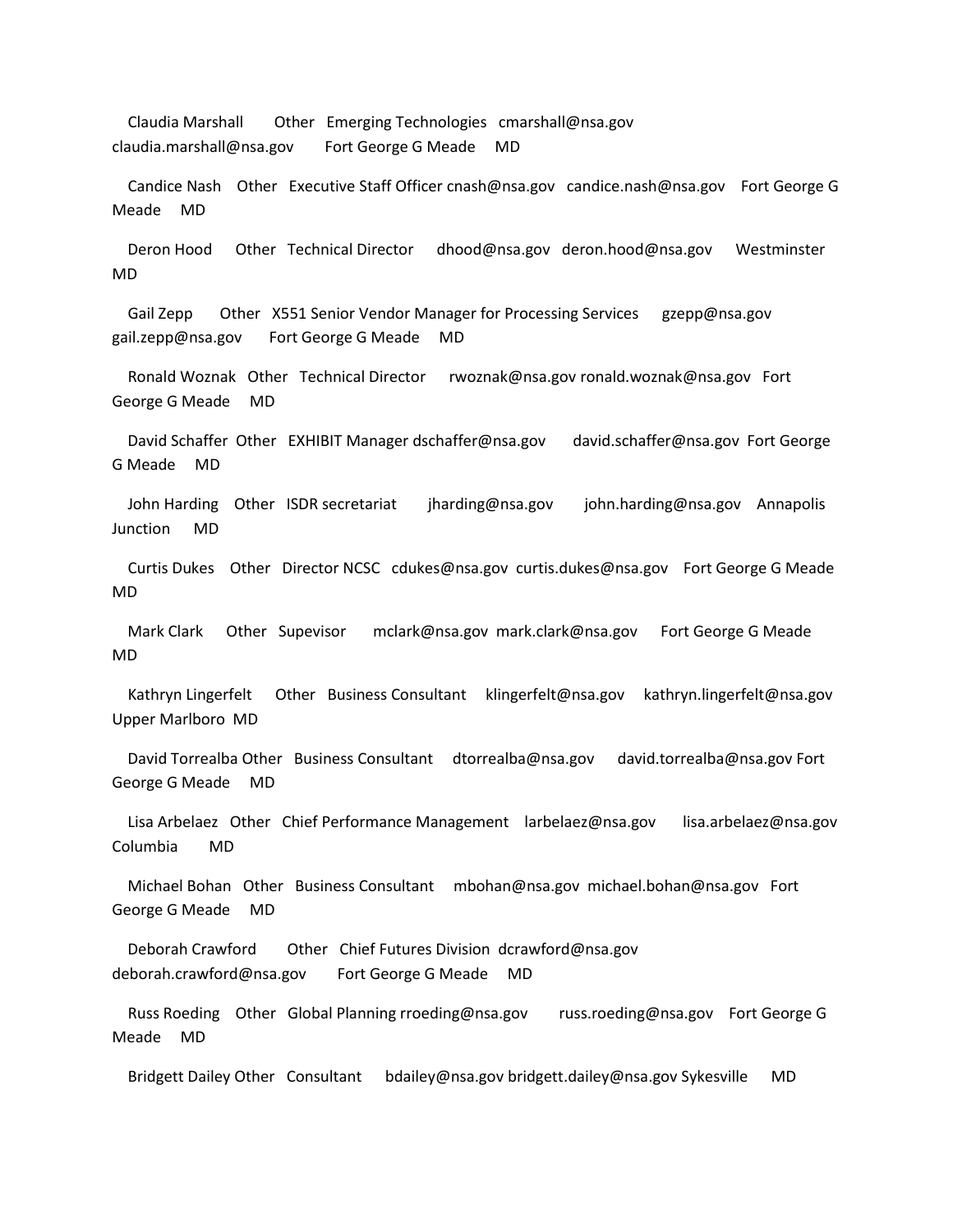Timothy Tetzloff Other Business Consultant ttetzloff@nsa.gov timothy.tetzloff@nsa.gov Sykesville MD

 William Buzard Other Manager/Supervisor wbuzard@nsa.gov william.buzard@nsa.gov Columbia MD

 Lloyd Haskett Other Technical Director lhaskett@nsa.gov lloyd.haskett@nsa.gov Fort George G Meade MD

 Gerald Kemper Other Management gkemper@nsa.gov gerald.kemper@nsa.gov Fort George G Meade MD

 Kathleen Buck Other Director/Sadbus kbuck@nsa.gov kathleen.buck@nsa.gov Fort George G Meade MD

 Greg Wessel Other Tech Director gwessel@nsa.gov greg.wessel@nsa.gov Fort George G Meade MD

Pamela Phillips Other Chief FOIA Public Liaison Officer pphillips@nsa.gov pamela.phillips@nsa.gov Fort George G Meade MD

 John Shockley Other Industrial Hygienist jshockley@nsa.gov john.shockley@nsa.gov New Freedom PA

 Tom Heffner Other Chief Logistic theffner@nsa.gov tom.heffner@nsa.gov Woodbine MD

 Keith Jarrin Other Technical Staff kjarrin@nsa.gov keith.jarrin@nsa.gov Fort George G Meade MD

 Noreen Centafont Other Senior Tech Planning Manager ncentafont@nsa.gov noreen.centafont@nsa.gov Fort George G Meade MD

 Frederick Edwards Other IAD Client Advocate fedwards@nsa.gov frederick.edwards@nsa.gov Fort George G Meade MD

 Heather Garten Other Director NSA Mathematical Sciences Grants and Sabbatical Pro... hgarten@nsa.gov heather.garten@nsa.gov Fort George G Meade MD

 Deanna Egelston Other Mathematics Hiring Manager degelston@nsa.gov deanna.egelston@nsa.gov Fort George G Meade MD

 Leo Zerhusen Other Membership Committee Chair lzerhusen@nsa.gov leo.zerhusen@nsa.gov Fort George G Meade MD

 Rick Bean Other Acquisitions rbean@nsa.gov rick.bean@nsa.gov Fort George G Meade MD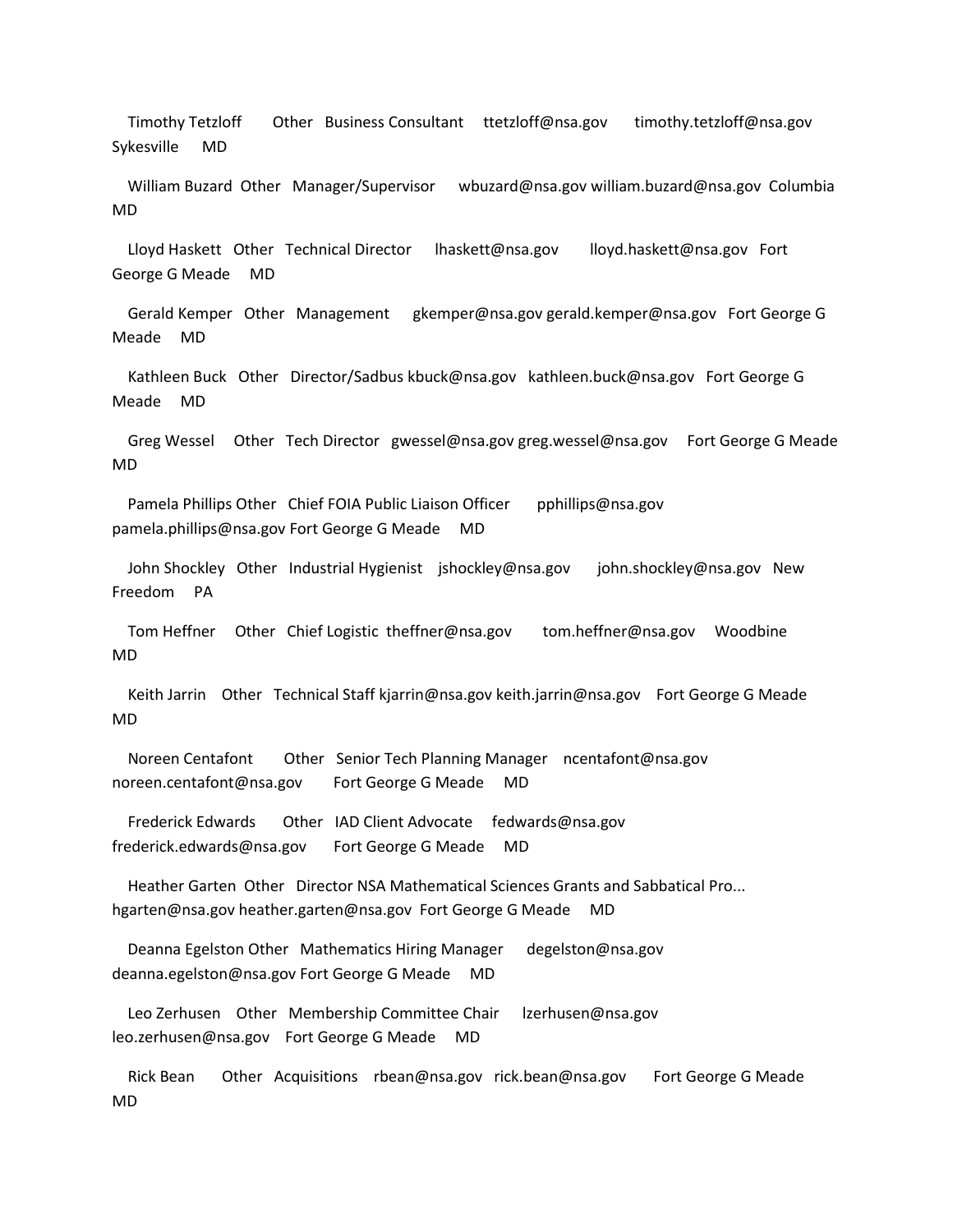Robert Bridges Other Chief Nuclear/National C3 Team rbridges@nsa.gov robert.bridges@nsa.gov Fort George G Meade MD

 Katrina Kindle Other Outreach Specialists kkindle@nsa.gov katrina.kindle@nsa.gov Westminster MD

 Jacob Williams Other Integration Lead jwilliams@nsa.gov jacob.williams@nsa.gov Alexandria VA

 Tom Corby Other Director of Enterprise Configuration tcorby@nsa.gov tom.corby@nsa.gov Fort George G Meade MD

 Alan Loosararian Other Chief of Staff aloosararian@nsa.gov alan.loosararian@nsa.gov Fort George G Meade MD

 John Montgomery Other Vendor Manager jmontgomery@nsa.gov john.montgomery@nsa.gov Fort George G Meade MD

 Patrick McGeehan Other Technical Director pmcgeehan@nsa.gov patrick.mcgeehan@nsa.gov Fort George G Meade MD

 Gerald W. Stitely Other Fleet Manager gw. stitely@nsa.gov gerald.w. stitely@nsa.gov Fort George G Meade MD

 Marci Green Other Public Affairs Specialist mgreen@nsa.gov marci.green@nsa.gov Fort George G Meade MD

 Deborah Walker Other Acquisition Outreach Center dwalker@nsa.gov deborah.walker@nsa.gov Fort George G Meade MD

 Joh... Sottile-Jackson Other Gov-Federal Military jsottile-jackson@nsa.gov joh....sottilejackson@nsa.gov Fort George G Meade MD

 Tony Carter Other Gov-Federal Military tcarter@nsa.gov tony.carter@nsa.gov Fort George G Meade MD

Ray Berry Other itSMF rberry@nsa.gov ray.berry@nsa.gov Fort George G Meade MD

 Jacki Kilian Other Agency Telework Coordinator jkilian@nsa.gov jacki.kilian@nsa.gov Fort George G Meade MD

 Kimberley Harp Other NSA/CSS Commercial Solutions Center kharp@nsa.gov kimberley.harp@nsa.gov Fort George G Meade MD

 Mary Teeples Other Chief Business Archietcture mteeples@nsa.gov mary.teeples@nsa.gov Columbia MD